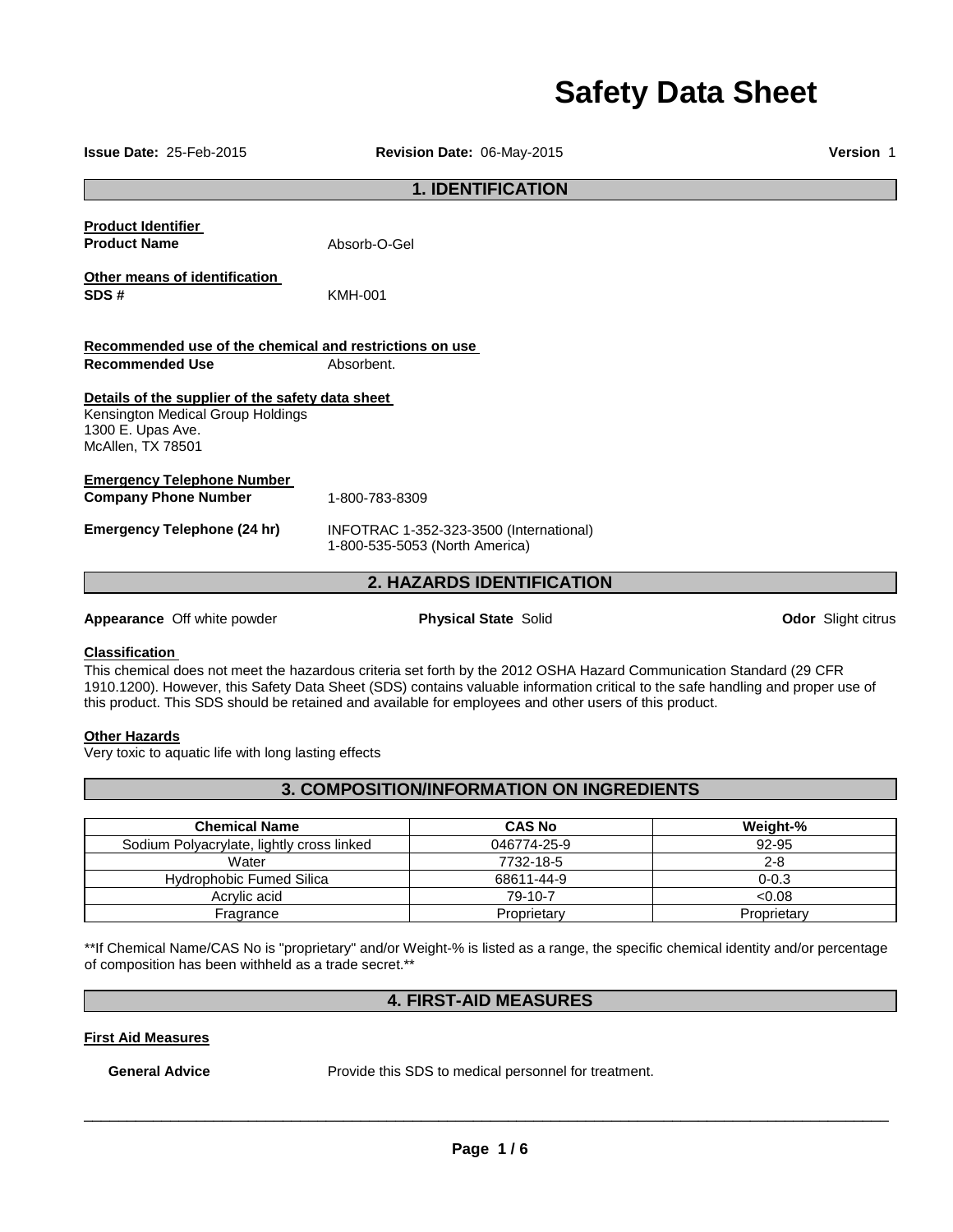| <b>Eye Contact</b>                  | Rinse thoroughly with plenty of water, also under the eyelids. Call a physician if irritation<br>persists.                                                         |
|-------------------------------------|--------------------------------------------------------------------------------------------------------------------------------------------------------------------|
| <b>Skin Contact</b>                 | If irritation occurs and product is on the skin, rinse thoroughly with lukewarm water, followed<br>by a thorough washing of the affected area with soap and water. |
| <b>Inhalation</b>                   | Not a likely route of exposure based on form of product. If fragrance is bothersome, move<br>to fresh air.                                                         |
| Ingestion                           | Rinse mouth. Drink 1 or 2 glasses of water.                                                                                                                        |
| Most important symptoms and effects |                                                                                                                                                                    |

**Symptoms May cause mild irritation. May cause discomfort if swallowed.** 

### **Indication of any immediate medical attention and special treatment needed**

**Notes to Physician**  Treat symptomatically.

### **5. FIRE-FIGHTING MEASURES**

### **Suitable Extinguishing Media**

Use extinguishing measures that are appropriate to local circumstances and the surrounding environment. Water spray (fog). Carbon dioxide (CO2). Dry chemical. Foam.

**Unsuitable Extinguishing Media** Water is an effective extinguishing media, however the product becomes very slippery when wet.

### **Specific Hazards Arising from the Chemical**

This material will make floors slippery when wet. High concentrations of dust in air may present a fire or dust explosion hazard.

**Hazardous Combustion Products** Smoke, fumes or vapors, and oxides of carbon.

### **Protective equipment and precautions for firefighters**

As in any fire, wear self-contained breathing apparatus pressure-demand, MSHA/NIOSH (approved or equivalent) and full protective gear.

### **6. ACCIDENTAL RELEASE MEASURES**

|                                                                 | Personal precautions, protective equipment and emergency procedures    |  |
|-----------------------------------------------------------------|------------------------------------------------------------------------|--|
| <b>Personal Precautions</b>                                     | Use personal protective equipment as required.                         |  |
| Methods and material for containment and cleaning up            |                                                                        |  |
| <b>Methods for Containment</b>                                  | Prevent further leakage or spillage if safe to do so.                  |  |
| <b>Methods for Clean-Up</b>                                     | Avoid flushing with water, as material becomes slippery.               |  |
| <b>7. HANDLING AND STORAGE</b>                                  |                                                                        |  |
|                                                                 |                                                                        |  |
| <b>Precautions for safe handling</b><br>Advice on Safe Handling | Handle in accordance with good industrial hygiene and safety practice. |  |
| Conditions for safe storage, including any incompatibilities    |                                                                        |  |
| <b>Storage Conditions</b>                                       | Protect from dampness and humidity.                                    |  |
| <b>Incompatible Materials</b>                                   | Strong oxidizing agents.                                               |  |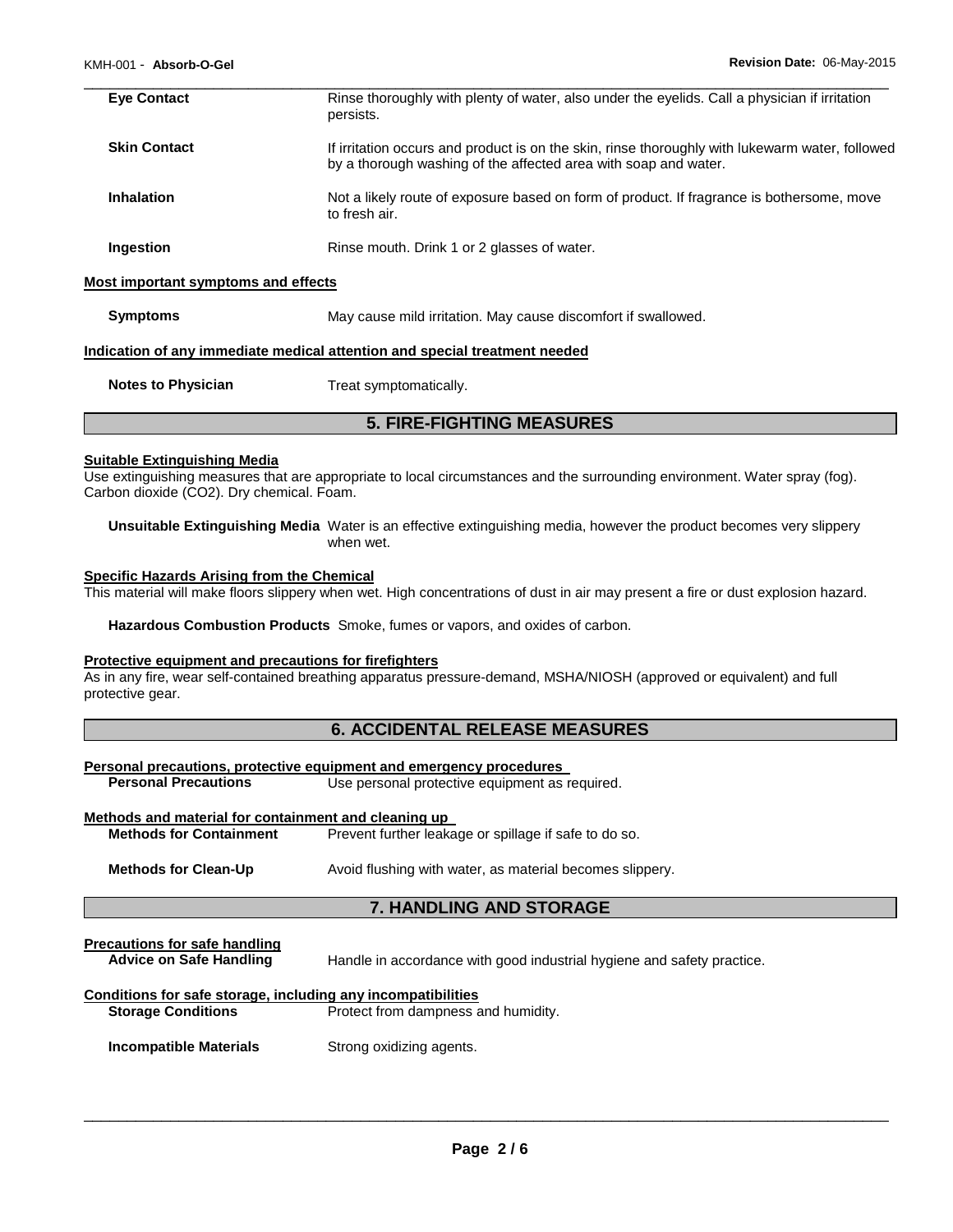### \_\_\_\_\_\_\_\_\_\_\_\_\_\_\_\_\_\_\_\_\_\_\_\_\_\_\_\_\_\_\_\_\_\_\_\_\_\_\_\_\_\_\_\_\_\_\_\_\_\_\_\_\_\_\_\_\_\_\_\_\_\_\_\_\_\_\_\_\_\_\_\_\_\_\_\_\_\_\_\_\_\_\_\_\_\_\_\_\_\_\_\_\_ **8. EXPOSURE CONTROLS/PERSONAL PROTECTION**

### **Exposure Guidelines**

| <b>Chemical Name</b>    | <b>ACGIH TLV</b> | <b>OSHA PEL</b>                                             | <b>NIOSH IDLH</b>                      |
|-------------------------|------------------|-------------------------------------------------------------|----------------------------------------|
| Acrylic acid<br>79-10-7 | TWA: 2 ppm<br>r* | (vacated) TWA: 10 ppm<br>(vacated) TWA: $30 \text{ mg/m}^3$ | TWA: 2 ppm<br>TWA: 6 mg/m <sup>3</sup> |
|                         |                  | (vacated) S*                                                |                                        |

### **Appropriate engineering controls**

**Engineering Controls** Apply technical measures to comply with the occupational exposure limits.

### **Individual protection measures, such as personal protective equipment**

| <b>Eye/Face Protection</b>      | Goggles.                                                |
|---------------------------------|---------------------------------------------------------|
| <b>Skin and Body Protection</b> | Protective gloves are not required, but recommended.    |
| <b>Respiratory Protection</b>   | Use NIOSH-approved dust mask if dusty conditions exist. |

**General Hygiene Considerations** Handle in accordance with good industrial hygiene and safety practice.

### **9. PHYSICAL AND CHEMICAL PROPERTIES**

### **Information on basic physical and chemical properties**

**Physical State Solid Appearance Solid Appearance Solid Solid State Solid State Solid State Solid State Solid State State State State State State State State State State State State St** 

| Property                            | Valı |
|-------------------------------------|------|
| рH                                  | Not  |
| <b>Melting Point/Freezing Point</b> | Not  |
| <b>Boiling Point/Boiling Range</b>  | Not  |
| <b>Flash Point</b>                  | Not  |
| <b>Evaporation Rate</b>             | Not  |
| Flammability (Solid, Gas)           | Not  |
| <b>Upper Flammability Limits</b>    | Not  |
| <b>Lower Flammability Limit</b>     | Not  |
| <b>Vapor Pressure</b>               | Not  |
| <b>Vapor Density</b>                | Not  |
| <b>Specific Gravity</b>             | 0.7  |
| <b>Water Solubility</b>             | Inso |
| Solubility in other solvents        | Not  |
| <b>Partition Coefficient</b>        | Not  |
| <b>Auto-ignition Temperature</b>    | Not  |
| <b>Decomposition Temperature</b>    | Not  |
| Kinematic Viscositv                 | Not  |
| <b>Dynamic Viscosity</b>            | Not  |
| <b>Explosive Properties</b>         | Not  |
| <b>Oxidizing Properties</b>         | Not  |

**Appearance** and Off white powder **Color Color Constants Color** Slight citrus<br>
Color **Color** Color **Color** Color **Color** Color **Color** Color **Color** Color **Color** Color **Color** Color **Color** Color Color **Color** Color Color

**Not determined Not determined Not determined Not determined Not determined Not determined Not determined Not determined Not determined Not determined**<br>0.7 **Insoluble in water** Not determined **Not determined Not determined Not determined Not determined Not determined Not determined Not determined** 

**Odor Threshold** 

### **Property Induces Property Remarks • Method**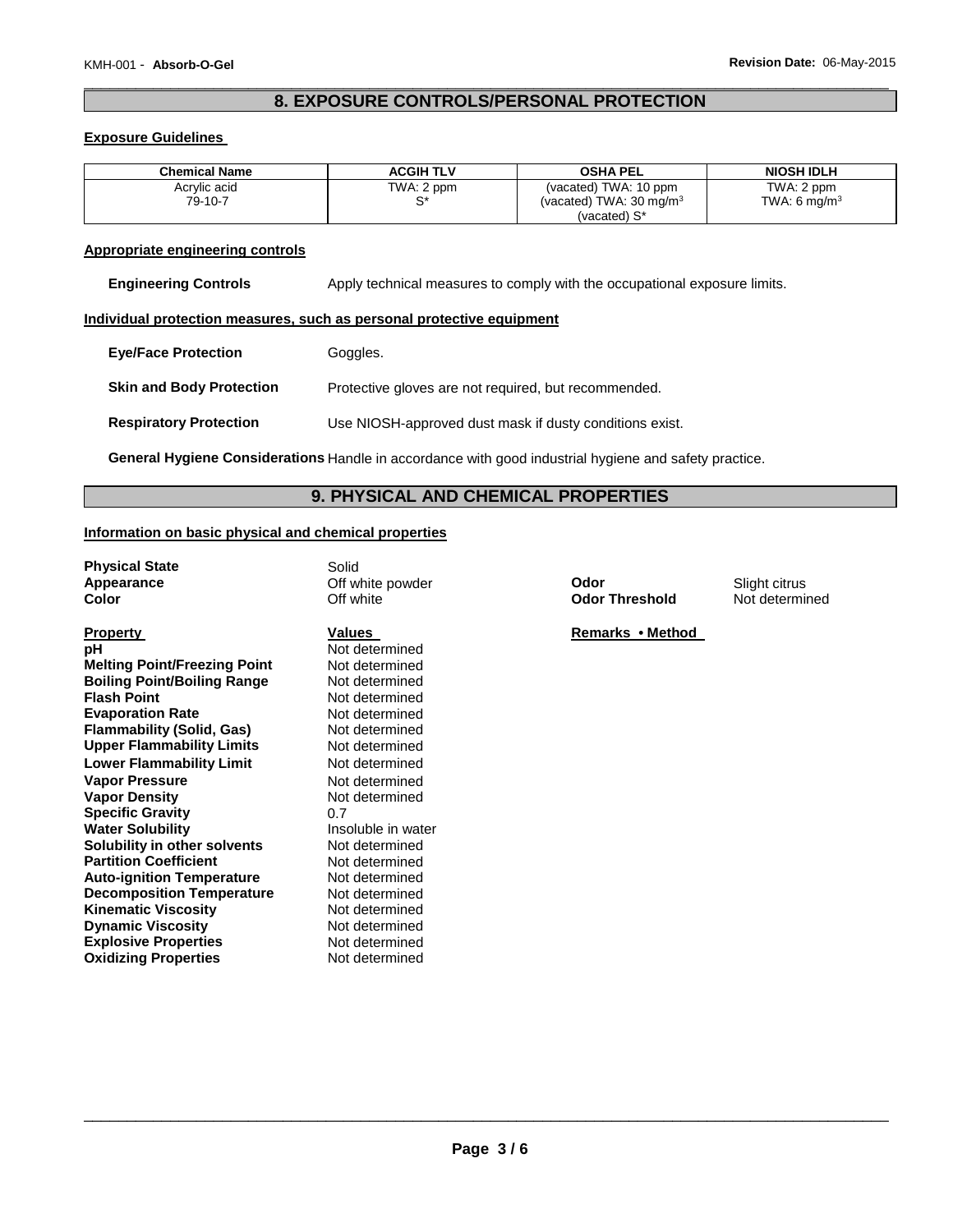### \_\_\_\_\_\_\_\_\_\_\_\_\_\_\_\_\_\_\_\_\_\_\_\_\_\_\_\_\_\_\_\_\_\_\_\_\_\_\_\_\_\_\_\_\_\_\_\_\_\_\_\_\_\_\_\_\_\_\_\_\_\_\_\_\_\_\_\_\_\_\_\_\_\_\_\_\_\_\_\_\_\_\_\_\_\_\_\_\_\_\_\_\_ **10. STABILITY AND REACTIVITY**

### **Reactivity**

Not reactive under normal conditions.

### **Chemical Stability**

Stable under recommended storage conditions.

### **Possibility of Hazardous Reactions**

None under normal processing.

**Hazardous Polymerization** Hazardous polymerization does not occur.

### **Conditions to Avoid**

Contact with incompatible materials.

### **Incompatible Materials**

Strong oxidizing agents.

### **Hazardous Decomposition Products**

Smoke, fumes or vapors, and oxides of carbon.

### **11. TOXICOLOGICAL INFORMATION**

### **Information on likely routes of exposure**

| <b>Product Information</b> |                          |
|----------------------------|--------------------------|
| <b>Eve Contact</b>         | Avoid contact with eyes. |
| <b>Skin Contact</b>        | Avoid contact with skin. |
| <b>Inhalation</b>          | Do not inhale.           |
| Ingestion                  | Do not ingest.           |

### **Component Information**

| Chemical Name | Oral LD50          | Dermal LD50                                                         | <b>Inhalation LC50</b>                |
|---------------|--------------------|---------------------------------------------------------------------|---------------------------------------|
| Acrylic acid  | $= 33500 \mu q/kg$ | (Rat) = 193 mg/kg   = 280 µL/kg (Rabbit) = 295 mg/kg   = 3.6 mg/L / | (Rat ) 4 h = 11.1<br>$1 \text{ ma/L}$ |
| 79-10-7       | Rat                | Rabbit                                                              | Rat                                   |

### **Information on physical, chemical and toxicological effects**

**Symptoms** Please see section 4 of this SDS for symptoms.

### **Delayed and immediate effects as well as chronic effects from short and long-term exposure**

**Carcinogenicity** Based on the information provided, this product does not contain any carcinogens or potential carcinogens as listed by OSHA, IARC or NTP.

| <b>Chemical Name</b> | <b>ACGIH</b> | <b>IARC</b><br>. Alv | <b>NTF</b> | OCDA<br>יוסי |
|----------------------|--------------|----------------------|------------|--------------|
| Acrvlic acid         |              | Group∶               |            |              |
| 79-10-7              |              |                      |            |              |

### **Numerical measures of toxicity**

Not determined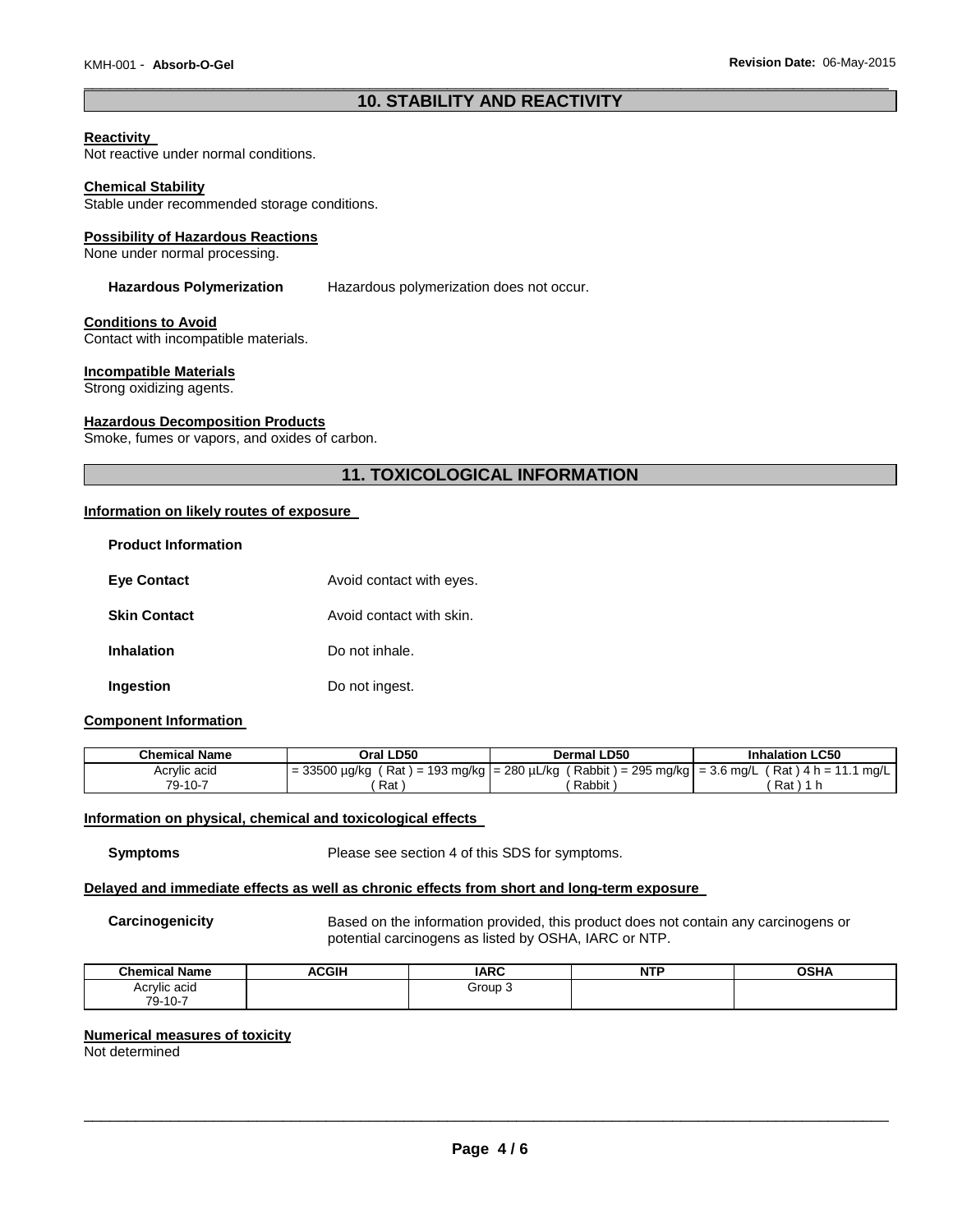### \_\_\_\_\_\_\_\_\_\_\_\_\_\_\_\_\_\_\_\_\_\_\_\_\_\_\_\_\_\_\_\_\_\_\_\_\_\_\_\_\_\_\_\_\_\_\_\_\_\_\_\_\_\_\_\_\_\_\_\_\_\_\_\_\_\_\_\_\_\_\_\_\_\_\_\_\_\_\_\_\_\_\_\_\_\_\_\_\_\_\_\_\_ **12. ECOLOGICAL INFORMATION**

### **Ecotoxicity**

Very toxic to aquatic life with long lasting effects.

| <b>Chemical Name</b> | Algae/aquatic plants        | Fish                        | <b>Toxicity to</b><br>microorganisms | <b>Crustacea</b>        |
|----------------------|-----------------------------|-----------------------------|--------------------------------------|-------------------------|
| Acrylic acid         | 0.17: 96 h                  | 222: 96 h Brachydanio rerio |                                      | 95: 48 h Daphnia magna  |
| 79-10-7              | Pseudokirchneriella         | mg/L LC50 semi-static       |                                      | mg/L EC50 270: 24 h     |
|                      | subcapitata mg/L EC50 0.04: |                             |                                      | Daphnia magna mg/L LC50 |
|                      | 72 h Desmodesmus            |                             |                                      | Static                  |
|                      | subspicatus mg/L EC50       |                             |                                      |                         |

### **Persistence/Degradability**

Not determined.

### **Bioaccumulation**

Not determined.

### **Mobility**

| <b>Chemical Name</b> | <b>Coefficient</b><br><b>Partition L</b> |
|----------------------|------------------------------------------|
| Acrylic acid         | $0.38 - 0.46$                            |
| 79-10-7              |                                          |

### **Other Adverse Effects**

Not determined

### **13. DISPOSAL CONSIDERATIONS**

### **Waste Treatment Methods**

| <b>Disposal of Wastes</b>     | Disposal should be in accordance with applicable regional, national and local laws and<br>regulations. |
|-------------------------------|--------------------------------------------------------------------------------------------------------|
| <b>Contaminated Packaging</b> | Disposal should be in accordance with applicable regional, national and local laws and<br>regulations. |

| <b>Chemical Name</b> | <b>RCRA</b> | <b>RCRA - Basis for Listing</b> | <b>RCRA - D Series Wastes</b> | <b>RCRA - U Series Wastes</b> |
|----------------------|-------------|---------------------------------|-------------------------------|-------------------------------|
| Acrylic acid         |             |                                 |                               | U008                          |
| 79-10-7              |             |                                 |                               |                               |

### **14. TRANSPORT INFORMATION**

| <b>Note</b> | Please see current shipping paper for most up to date shipping information, including<br>exemptions and special circumstances. |
|-------------|--------------------------------------------------------------------------------------------------------------------------------|
|             |                                                                                                                                |

**DOT** Not regulated

**IATA** Not regulated

**IMDG**<br>**Marine Pollutant Marine Pollutant** This material may meet the definition of a marine pollutant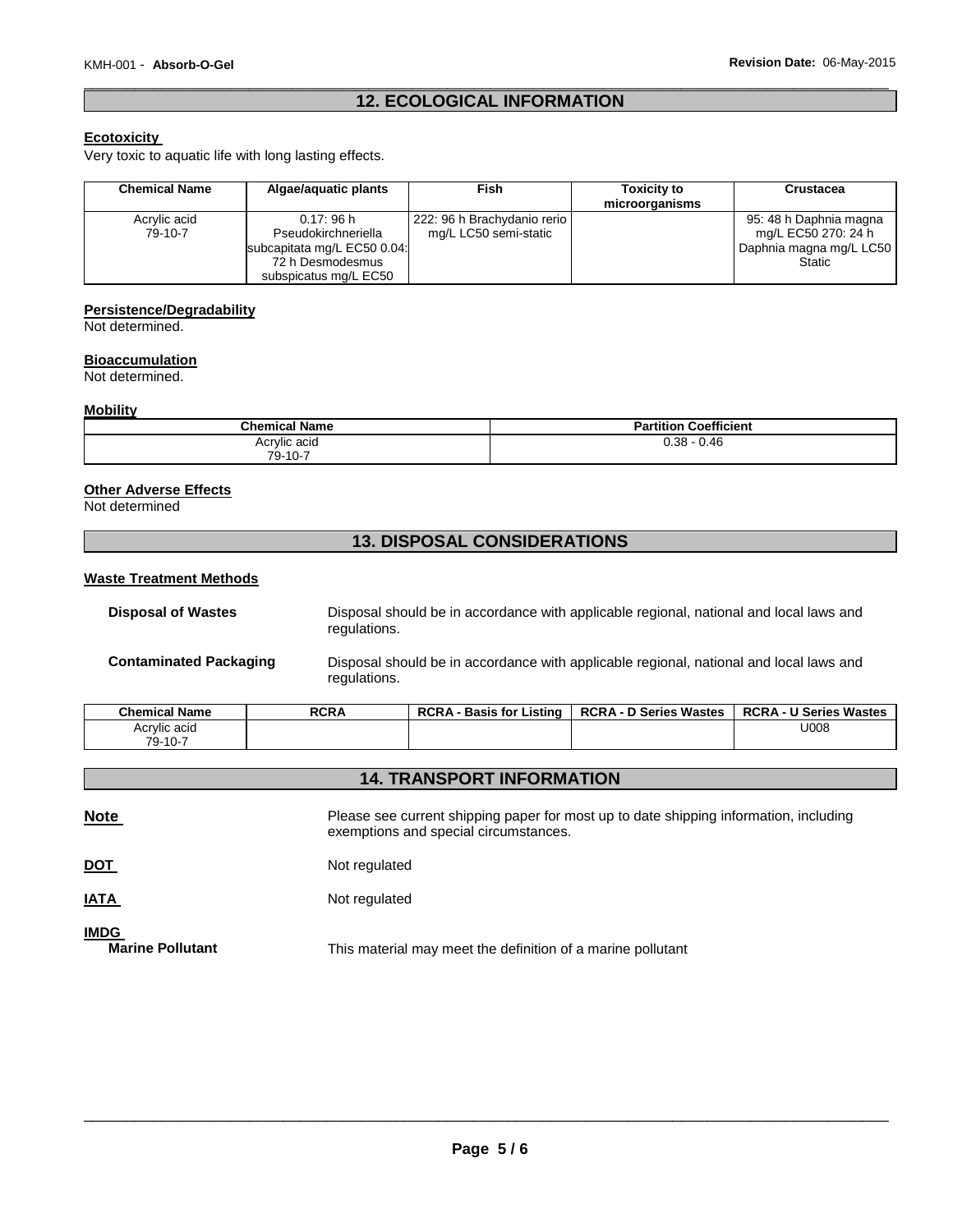### \_\_\_\_\_\_\_\_\_\_\_\_\_\_\_\_\_\_\_\_\_\_\_\_\_\_\_\_\_\_\_\_\_\_\_\_\_\_\_\_\_\_\_\_\_\_\_\_\_\_\_\_\_\_\_\_\_\_\_\_\_\_\_\_\_\_\_\_\_\_\_\_\_\_\_\_\_\_\_\_\_\_\_\_\_\_\_\_\_\_\_\_\_ **15. REGULATORY INFORMATION**

### **International Inventories**

| <b>Chemical Name</b>            | <b>TSCA</b> | <b>DSL</b> | <b>NDSL</b> | <b>EINECS</b> | <b>ELINCS</b> | <b>ENCS</b> | <b>IECSC</b> | <b>KECL</b> | <b>PICCS</b> | <b>AICS</b> |
|---------------------------------|-------------|------------|-------------|---------------|---------------|-------------|--------------|-------------|--------------|-------------|
| Water                           | Present     |            |             | Present       |               |             |              | Present     |              |             |
| <b>Hydrophobic Fumed Silica</b> | Present     |            |             | Present       |               | Present     |              | Present     |              | ↗           |
| Acrylic acid                    | Present     |            |             | Present       |               | Present     |              | Present     |              |             |
| Fragrance                       | Present     |            |             | Present       |               |             |              | Present     |              |             |

### **Legend:**

*TSCA - United States Toxic Substances Control Act Section 8(b) Inventory* 

*DSL/NDSL - Canadian Domestic Substances List/Non-Domestic Substances List* 

*EINECS/ELINCS - European Inventory of Existing Chemical Substances/European List of Notified Chemical Substances* 

*ENCS - Japan Existing and New Chemical Substances* 

*IECSC - China Inventory of Existing Chemical Substances* 

*KECL - Korean Existing and Evaluated Chemical Substances* 

*PICCS - Philippines Inventory of Chemicals and Chemical Substances* 

*AICS - Australian Inventory of Chemical Substances* 

### **US Federal Regulations**

| Chemical Name | <b>Hazardous Substances RQs</b> | <b>CERCLA/SARA RQ</b> | <b>Reportable Quantity (RQ)</b> |
|---------------|---------------------------------|-----------------------|---------------------------------|
| Acrylic acid  | 5000 lb                         |                       | RQ 5000 lb final RQ             |
| 79-10-7       |                                 |                       | RQ 2270 kg final RQ             |

### **SARA 313**

| <b>Chemical Name</b>      | CAS No                                                 | Weight-% | 242<br><b>Threshold</b><br><b>GADA</b><br>Values %<br>70 |
|---------------------------|--------------------------------------------------------|----------|----------------------------------------------------------|
| 79-10-7<br>Acrvlic acid - | $\overline{\phantom{a}}$<br>407<br>u.<br>.<br>$\sigma$ | :0.08    | . .                                                      |

### **US State Regulations**

### **U.S. State Right-to-Know Regulations**

**Revision Note:** New format

| <b>Chemical Name</b>   | <b>New Jersey</b> | ssachusetts<br>IVICI: | Pennsylvania |
|------------------------|-------------------|-----------------------|--------------|
| $\sim$<br>Acrylic acid |                   |                       |              |
| 79-10-7                |                   |                       |              |

### **16. OTHER INFORMATION**

| <b>NFPA</b>                                 | <b>Health Hazards</b>      | <b>Flammability</b> | <b>Instability</b>      | <b>Special Hazards</b>     |
|---------------------------------------------|----------------------------|---------------------|-------------------------|----------------------------|
|                                             | Not determined             | Not determined      | Not determined          | Not determined             |
| <b>HMIS</b>                                 | <b>Health Hazards</b>      | <b>Flammability</b> | <b>Physical Hazards</b> | <b>Personal Protection</b> |
|                                             | Not determined             | Not determined      | Not determined          | Not determined             |
| <b>Issue Date:</b><br><b>Revision Date:</b> | 25-Feb-2015<br>06-May-2015 |                     |                         |                            |

**Disclaimer**

**The information provided in this Safety Data Sheet is correct to the best of our knowledge, information and belief at the date of its publication. The information given is designed only as a guidance for safe handling, use, processing, storage, transportation, disposal and release and is not to be considered a warranty or quality specification. The information relates only to the specific material designated and may not be valid for such material used in combination with any other materials or in any process, unless specified in the text.** 

### **End of Safety Data Sheet**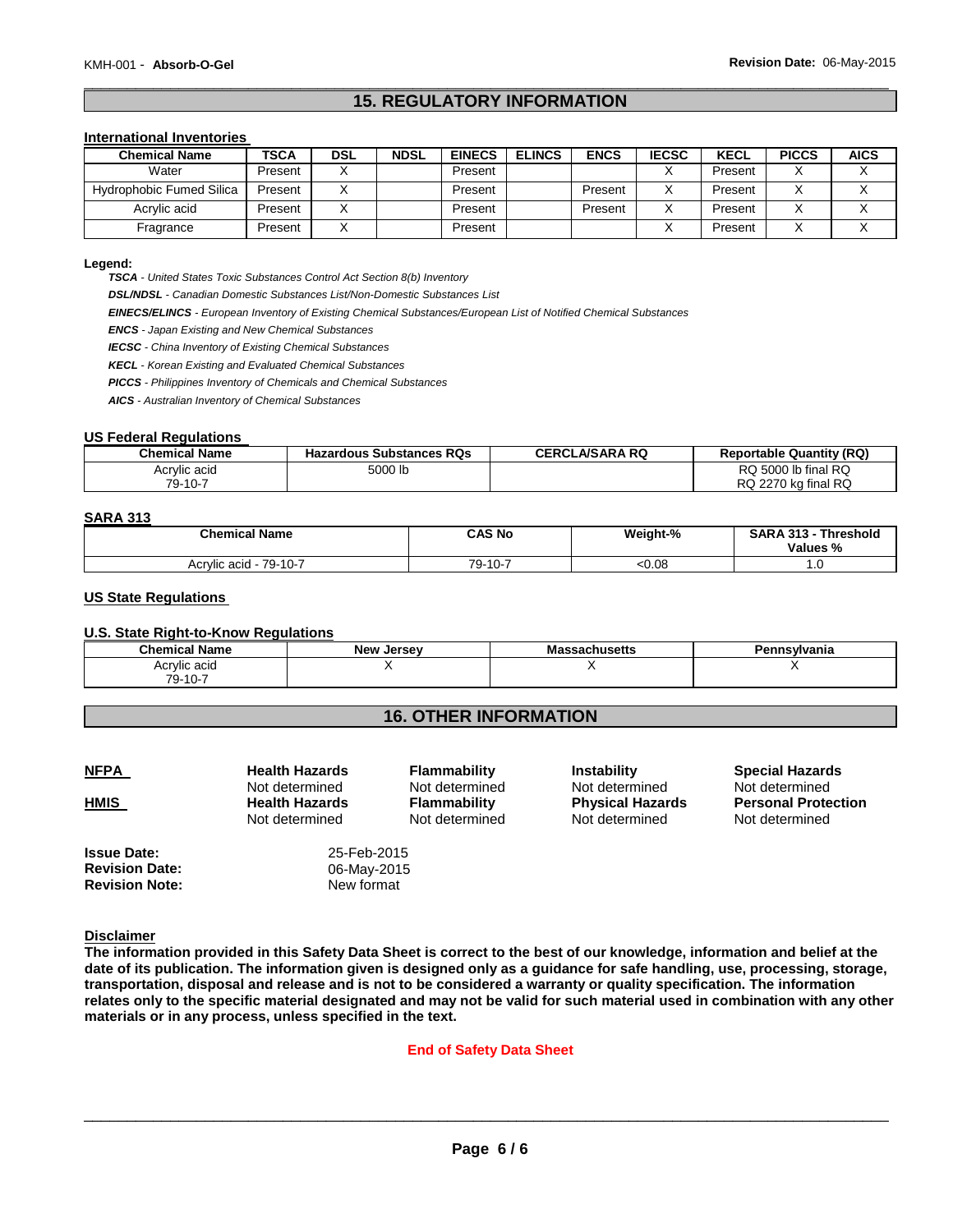|                |                                                          |                           |                                                                       |                                               |                                                                              | (847) 643-4436<br>Fax<br>CHEMTREC CHEMTREC<br>Emergency Phone<br>(800) 424-9300 |                            |                                   | ACUTE TOXICITY - DERMAL - Category 5<br>ACUTE TOXICITY - ORAL - Category 5<br>EYE DAMAGE/IRRITATION - Category 2B<br>EYE DAMAGE/IRRITATION - Category 2B<br>SENSITZATION - SKIN - Category 1B |                          |  |
|----------------|----------------------------------------------------------|---------------------------|-----------------------------------------------------------------------|-----------------------------------------------|------------------------------------------------------------------------------|---------------------------------------------------------------------------------|----------------------------|-----------------------------------|-----------------------------------------------------------------------------------------------------------------------------------------------------------------------------------------------|--------------------------|--|
|                | <b>Safety Data Sheet</b><br><b>ANTISEPTIC TOWELETTES</b> | Section 1. Identification | ANTISEPTIC TOWELETTES<br>MDS094184; MDS094185<br>MDS094184; MDS094185 | Cleanse intended area<br>$\frac{4}{\sqrt{2}}$ | Medline Industries, Inc.<br>One Medline Placé<br>Mundelein, IL, 60060<br>USA | $(800) 633 - 5463$<br>Phone                                                     | www.Medline.com<br>Website | Section 2. Hazards Identification |                                                                                                                                                                                               | Warning                  |  |
| <b>IEDLINE</b> |                                                          |                           | Manufacturer Stock<br>Product Identifier<br>Synonyms<br>Numbers       | Uses advised against<br>Recommended use       | Manufacturer Contact<br><b>Address</b>                                       |                                                                                 |                            |                                   | Classification                                                                                                                                                                                | Signal Word<br>Pictogram |  |
|                |                                                          |                           |                                                                       |                                               |                                                                              |                                                                                 |                            |                                   |                                                                                                                                                                                               |                          |  |
|                |                                                          |                           |                                                                       |                                               |                                                                              |                                                                                 |                            |                                   |                                                                                                                                                                                               |                          |  |
|                |                                                          |                           |                                                                       |                                               |                                                                              |                                                                                 |                            |                                   |                                                                                                                                                                                               |                          |  |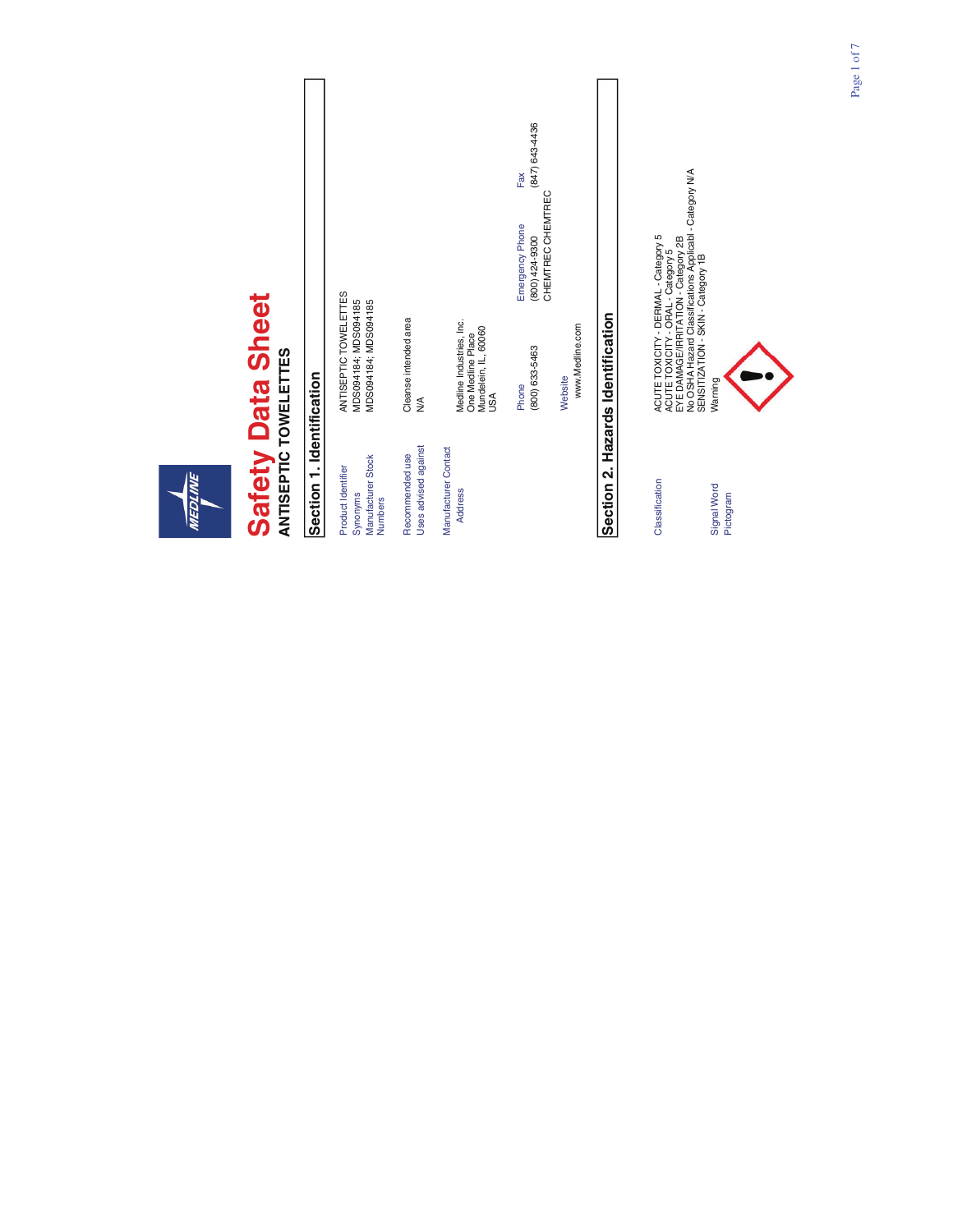| Hazard Statements                   | May be harmful in contact with skin<br>May be harmful if swallowed<br>Causes eye irritation                                                                                                    |                                                                                        | Section 15. Regulatory Information                                                                                                                                                                                                                                                                                       |
|-------------------------------------|------------------------------------------------------------------------------------------------------------------------------------------------------------------------------------------------|----------------------------------------------------------------------------------------|--------------------------------------------------------------------------------------------------------------------------------------------------------------------------------------------------------------------------------------------------------------------------------------------------------------------------|
| Precautionary Statements            | May cause an allergic skin reaction                                                                                                                                                            | US Federal Regulations:                                                                | Ξ.                                                                                                                                                                                                                                                                                                                       |
| Response                            | If in eyes: Rinse cautiously with water for several minutes. Remove contact<br>If eye irritation persists: Get medical advice/attention.<br>Call a poison center/doctor/  /if you feel unwell. | General Product Information<br>US Federal Regulations:<br>Clean Air Act                | This product does not contain any HAPs                                                                                                                                                                                                                                                                                   |
|                                     | If skin irritation or rash occurs: Get medical advice/attention.<br>lenses, if present and easy to do. Continue rinsing.<br>If on skin: Wash with plenty of water/                             | <b>US Federal Regulations:</b><br>JS Federal Regulations:<br><b>Component Analysis</b> | oj<br>N<br>oj<br>Z                                                                                                                                                                                                                                                                                                       |
|                                     | Wash contaminated clothing before reuse.<br>Specific treatment (see  on this label)                                                                                                            | Food & Drug Administration<br>State Regulations: General                               | oj<br>Z                                                                                                                                                                                                                                                                                                                  |
| Prevention                          | Contaminated work clothing must not be allowed out of the workplace.<br>Avoid breathing dust/fume/gas/mist/vapors/spray.<br>Wash thoroughly after handling.                                    | <b>Component Analysis</b><br>Product Information<br><b>State Regulations:</b>          | $\frac{1}{2}$                                                                                                                                                                                                                                                                                                            |
| Storage                             | Wear protective gloves.<br>≸                                                                                                                                                                   | Other Regulations:                                                                     | Q.<br>Z                                                                                                                                                                                                                                                                                                                  |
| Disposal                            | Dispose of contents/container to                                                                                                                                                               | Other Classifications:                                                                 | oj oj<br>Z                                                                                                                                                                                                                                                                                                               |
|                                     |                                                                                                                                                                                                | California Prop.65:<br>WHMIS (Canada):                                                 | Q.                                                                                                                                                                                                                                                                                                                       |
| Ingredients of unknown              | 0%                                                                                                                                                                                             | CERCLA:                                                                                | io.                                                                                                                                                                                                                                                                                                                      |
| toxicity                            |                                                                                                                                                                                                | 311/312 Hazard class:<br>SARA Title III Section                                        | Acute Health Hazard                                                                                                                                                                                                                                                                                                      |
| Hazards not Otherwise<br>Classified |                                                                                                                                                                                                | SARA Title III Section 313<br>Chemicals:                                               | This product does not contain any chemicals which are subject to the reporting<br>requirements of the Act and Title 40 of the Code of Federal Regulations, Part<br>372.                                                                                                                                                  |
|                                     | No Data Available                                                                                                                                                                              |                                                                                        |                                                                                                                                                                                                                                                                                                                          |
|                                     |                                                                                                                                                                                                | Section 16. Other Information                                                          |                                                                                                                                                                                                                                                                                                                          |
| Section 3. Ingredients              |                                                                                                                                                                                                | <b>Revision Date</b>                                                                   | 5/29/2015                                                                                                                                                                                                                                                                                                                |
| CAS                                 | Weight %<br>Ingredient Name                                                                                                                                                                    | Legend                                                                                 | N.A. - Not Applicable<br>N.E. - Not Established                                                                                                                                                                                                                                                                          |
| 8001-54-5                           | 0.13%<br>Benzalkonium Chloride                                                                                                                                                                 |                                                                                        | N.D. - Not Determined                                                                                                                                                                                                                                                                                                    |
| 67-63-0                             | 5 %<br>Occupational exposure limits, if available, are listed in Section 8.<br>sopropyl alcohol                                                                                                | Additional Information                                                                 | supplement to other information gathered by them and must make independent<br>determination of suitability and completeness of information from all sources to<br>responsibility of any kind. Employers should use this information only as a<br>The information contained herein is furnished without warranty or legal |
|                                     |                                                                                                                                                                                                | Additional Information                                                                 | assure proper use of these materials and the safety and health of employees<br><b>VFPA 1-0-0</b>                                                                                                                                                                                                                         |

| CAS       | gredient Name         | <b>Veight %</b> |
|-----------|-----------------------|-----------------|
| 8001-54-5 | Benzalkonium Chloride | $0.13\%$        |
| 67-63-0   | sopropyl alcohol      |                 |
|           |                       |                 |

Additional Information NFPA 1-0-0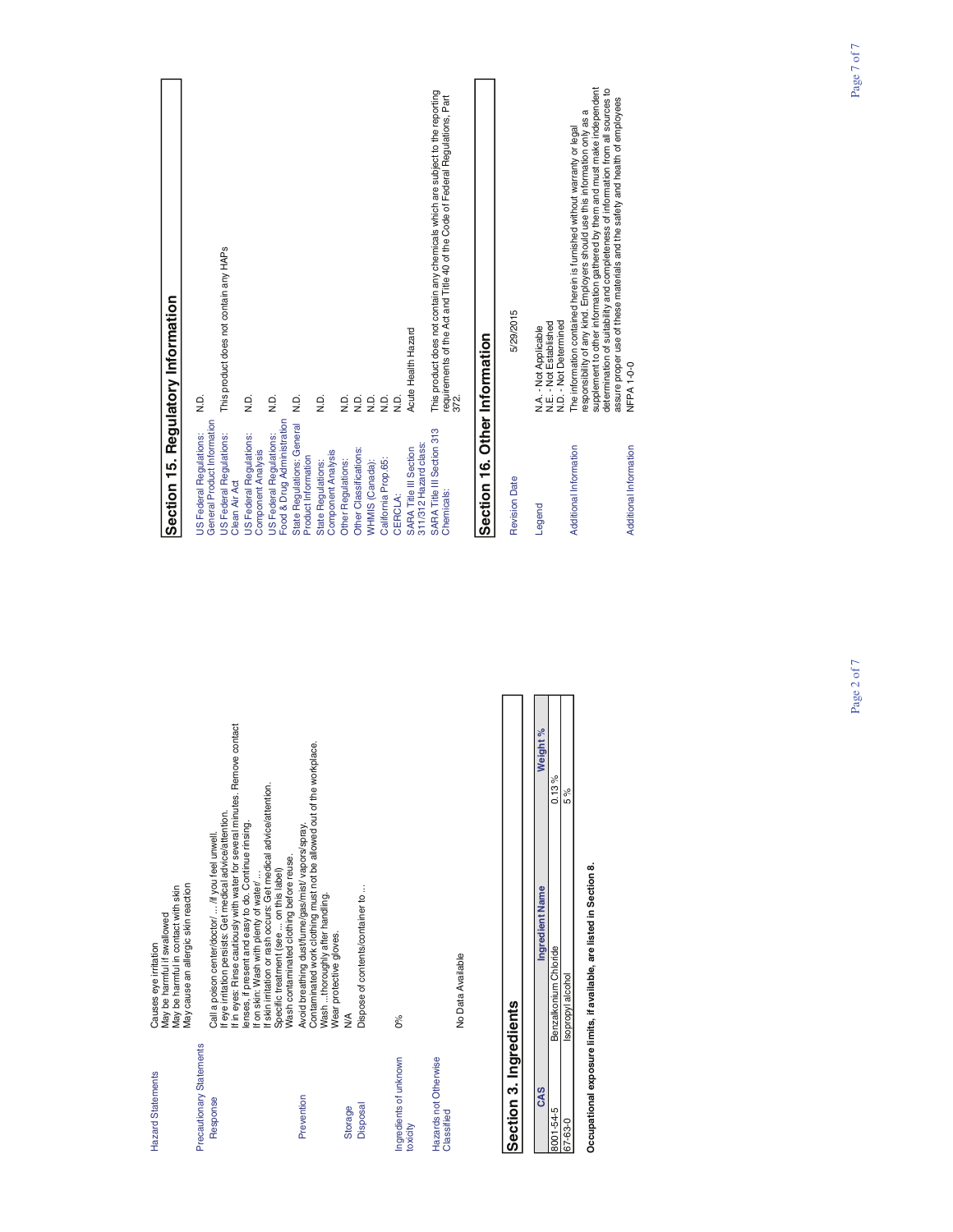| ï      |  |
|--------|--|
|        |  |
|        |  |
|        |  |
|        |  |
|        |  |
|        |  |
|        |  |
|        |  |
|        |  |
|        |  |
|        |  |
|        |  |
|        |  |
| l      |  |
|        |  |
|        |  |
|        |  |
|        |  |
| j      |  |
|        |  |
| ŗ<br>ı |  |
|        |  |
|        |  |
|        |  |
| ֕      |  |
|        |  |
|        |  |
|        |  |
|        |  |
|        |  |
| ì      |  |
|        |  |
|        |  |

| Acute Toxicity: Eye Contact Causes acute eye irritation/damage | Acute Toxicity: Skin Contact May cause irritation and/or redness. | $rac{c}{z}$                |
|----------------------------------------------------------------|-------------------------------------------------------------------|----------------------------|
|                                                                |                                                                   | Acuta Tovicity: Inhalation |

|                            | s shows the contribution of the contribution of the contribution of the contribution of the contribution of the contribution of the contribution of the contribution of the contribution of the contribution of the contributi |
|----------------------------|--------------------------------------------------------------------------------------------------------------------------------------------------------------------------------------------------------------------------------|
| Acute Toxicity: Inhalation | gi                                                                                                                                                                                                                             |
| Acute Toxicity: Ingestion  | May cause irritation to mouth, throat and upset the gastrointestinal tract                                                                                                                                                     |
| <b>Chronic Toxicity:</b>   | Diethanolamine, Cocamide DEA, components of this product, have been                                                                                                                                                            |
|                            | designated by IARC as possibly carcinogenic to humans.                                                                                                                                                                         |
| Carcinogenicity:           | ARC listed: Cocamide DEA (CAS#6803-42-9) IARC 2B IARC listed:                                                                                                                                                                  |
|                            | Diethanolamine (CAS 111-42-2) IARC 2B                                                                                                                                                                                          |
| OSHA STEL:                 | oj<br>Z                                                                                                                                                                                                                        |
| ACGIH TLV:                 | oj<br>Z                                                                                                                                                                                                                        |

# Section 12. Ecological Information **Section 12. Ecological Information**

| oj<br>Z<br>oj<br>Z           | oj<br>Z                                      | oj<br>Z           | ن<br>ع                 |
|------------------------------|----------------------------------------------|-------------------|------------------------|
| Persistence and<br>Toxicity: | Bioaccumulative potential:<br>degradability: | Mobility in soil: | Other adverse effects: |

### Section 13. Disposal **Section 13. Disposal**

Waste must be disposed of in accordance with federal, state and local<br>environmental control regulations. Waste Disposal: Waste must be disposed of in accordance with federal, state and local environmental control regulations. Waste Disposal:

# Section 14. Transport Information **Section 14. Transport Information**

| ≸                | Not Regulated           | Not Regulated             | Not Regulated | Not regulated | oj<br>Z      |
|------------------|-------------------------|---------------------------|---------------|---------------|--------------|
| <b>UN Number</b> | UN Proper Shipping Name | <b>DOT Classification</b> | Packing Group | IMDG:         | <b>IATA:</b> |

## Section 4. First-Aid Measures **Section 4. First-Aid Measures**

| General Advice: | Take proper precautions to ensure your own health and safety before attempting<br>rescue and providing first aid. Consult a physician. Show this safety data sheet<br>to the doctor in attendance. Move out of dangerous area.                                                                                                                                                                                            |
|-----------------|---------------------------------------------------------------------------------------------------------------------------------------------------------------------------------------------------------------------------------------------------------------------------------------------------------------------------------------------------------------------------------------------------------------------------|
| Eye Contact:    | Flush eyes with large amounts of water for at least 15 minutes. Remove contact<br>lenses, if worn. If irritation persists, seek medical attention.                                                                                                                                                                                                                                                                        |
| Skin Contact:   | Wash with soap and water; if irritation persists, seek medical attention.                                                                                                                                                                                                                                                                                                                                                 |
| Inhalation      | Remove to fresh air. If not breathing, give artificial respiration. If breathing is<br>difficult, give oxygen. Get immediate medical attention.                                                                                                                                                                                                                                                                           |
| Ingestion:      | spontaneously, keep head below hips to prevent aspiration of liquid into lungs. If<br>If swallowed, call a physician immediately. Rinse mouth and throat thoroughly<br>Never give anything by mouth to an unconscious person. If vomiting occurs<br>with water. Do not induce vomiting unless directed to do so by a physician.<br>patient is conscious and alert, give large amounts of water. Get medical<br>attention. |

# Section 5. Fire Fighting Measures **Section 5. Fire Fighting Measures**

| Suitable Extinguishing<br>Media                   | In case of fire, use Carbon Dioxide (CO2) or Dry Chemical                    |
|---------------------------------------------------|------------------------------------------------------------------------------|
| Jnsuitable Extinguishing<br>Media                 | None known                                                                   |
| Special Fire Fighting<br>Procedures:              | Self contained breathing apparatus and full protective clothing recommended. |
| Jnusual Fire and Explosive None known<br>Hazards: |                                                                              |
|                                                   |                                                                              |
|                                                   | Section 6. Accidental Release Measures                                       |
|                                                   |                                                                              |

| Non-hazardous Small Spill: Should be cleaned up at the time of the spill. Take all necessary precautions and | Non-hazardous Large Spill: Should be cleaned up at the time of the spill. May require special treatment, |
|--------------------------------------------------------------------------------------------------------------|----------------------------------------------------------------------------------------------------------|
| wear any personal protective equipment that is applicable. Dispose of per local                              | equipment and/or emergency assistance. Dispose of per local and state                                    |
| and state regulations.                                                                                       | regulations.                                                                                             |
|                                                                                                              |                                                                                                          |

# Section 7. Handling and Storage **Section 7. Handling and Storage**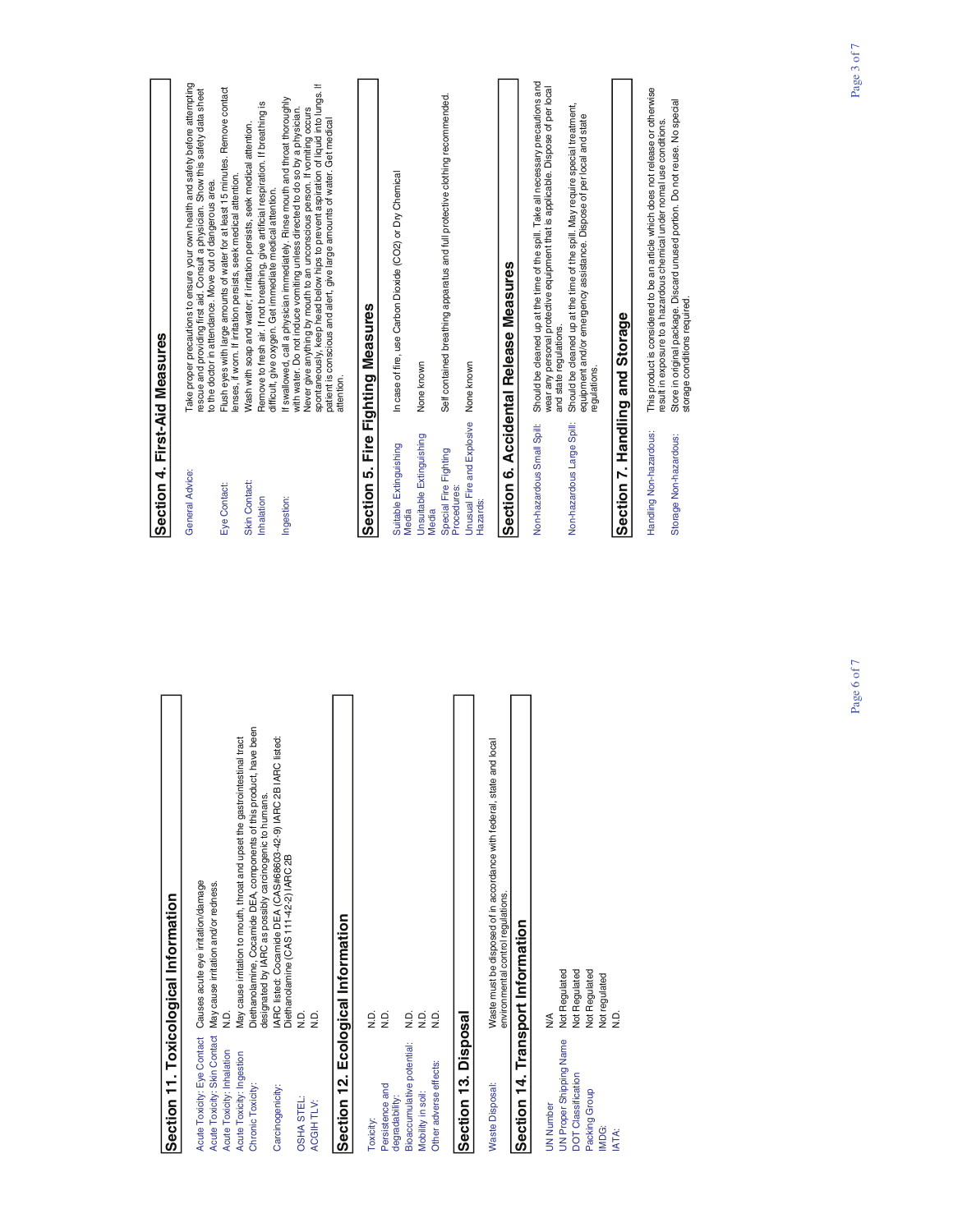| Strong oxidizing agents. Strong acids<br>Strong oxidizing agents. Strong acids<br>Stable under normal conditions<br>Section 10. Stability and Reactivity<br>transparent<br>Colourless<br>Fragrance<br>solution<br>Soluble<br>180°F<br>Liquid<br>odour<br>> 2.0<br>6.99<br>oj<br>Z<br>0.98<br>oi<br>Zi<br>oj<br>Zi<br>Qi<br>Zi<br>oi<br>N<br>oj<br>Z<br>oj<br>Zi<br>Qi<br>Zi<br>oj<br>Z<br>oj<br>N<br>oj<br>Z<br>≸<br>≸<br>≸<br>≸<br>0.9<br>$\overline{a}$<br>Stable.<br>Partition coefficient Water/n-octanol<br>Q.<br>Decomposition Temperature<br>Incompatibility (Materials to<br>Hazardous Decomposition<br>Hazardous Polymerization<br><b>Auto-ignition Temperature</b><br>Pounds per Cubic Foot<br>Conditions to avoid:<br>Odor Threshold<br><b>Evaporation Rate</b><br>Vapor Pressure<br>Specific Gravity<br>Density Ibs/Gal<br>or Byproducts:<br>Physical State<br><b>Vapor Density</b><br><b>Boiling Range</b><br><b>Melting Point</b><br><b>Boiling Point</b><br>Flammability<br>Flash Point<br>FP Method<br>Reactivity:<br>Viscosity<br>Solubility<br>Stability:<br>VOC%<br>Avoid):<br>Color<br>Odor<br>펔<br>피<br>운<br>apparatus. Do not exceed limits established by the respirator manufacturer. All<br>respiratory protection programs must comply with OSHA 29 CFR 1910.134 and<br>workplace conditions<br>STEL<br>Respiratory protection may be worn if ventilation does not eliminate symptoms<br>Do not wear contact<br>enses. Wear additional eye protection such as face shield when the possibility<br>thoroughly with soap and water after handling and before eating, drinking, or<br>using tobacco. Safety shower and eye wash should be available close to work<br>Handle in accordance with good industrial hygiene and safety practice. Wash<br>$\frac{4}{2}$<br>$\frac{4}{2}$<br>exists for eye contact with splashing or spraying liquid, or airborne material.<br>or keeps levels below recommended exposure limits. If exposure limits are<br>Supplied Air Respirator (SAR). NIOSH-Approved self-contained breathing<br>exceeded, wear: NIOSH-Approved organic respirator. NIOSH-Approved<br>500 ppm<br>TWA: 400 ppm<br>핀<br><b>OSHA</b><br>STEL:<br>ANSI Z88.2 requirements and must be followed whenever<br>Wear chemical safety goggles while handling this product.<br>$\frac{4}{2}$<br>STEL: 400 ppm<br>TWA: 200 ppm<br>ACGIH TLV<br>≸<br>require a respirator's use.<br>Benzalkonium Chloride<br>Wear protective gloves<br>Ingredient Name<br>Isopropyl alcohol<br>Ventilation:<br>Respirator<br>areas.<br>Other protective equipment:<br>Work/hygienic practices:<br>Occupational Exposure<br>Respiratory Protection:<br>Engineering Controls:<br>Personal Protective<br>Skin Protection:<br>Eye Protection:<br>Equipment<br>Limits | Section 8. Exposure Controls/Personal Protection |  | Section 9. Physical and Chemical Properties |  |
|---------------------------------------------------------------------------------------------------------------------------------------------------------------------------------------------------------------------------------------------------------------------------------------------------------------------------------------------------------------------------------------------------------------------------------------------------------------------------------------------------------------------------------------------------------------------------------------------------------------------------------------------------------------------------------------------------------------------------------------------------------------------------------------------------------------------------------------------------------------------------------------------------------------------------------------------------------------------------------------------------------------------------------------------------------------------------------------------------------------------------------------------------------------------------------------------------------------------------------------------------------------------------------------------------------------------------------------------------------------------------------------------------------------------------------------------------------------------------------------------------------------------------------------------------------------------------------------------------------------------------------------------------------------------------------------------------------------------------------------------------------------------------------------------------------------------------------------------------------------------------------------------------------------------------------------------------------------------------------------------------------------------------------------------------------------------------------------------------------------------------------------------------------------------------------------------------------------------------------------------------------------------------------------------------------------------------------------------------------------------------------------------------------------------------------------------------------------------------------------------------------------------------------------------------------------------------------------------------------------------------------------------------------------------------------------------------------------------------------------------------------------------------|--------------------------------------------------|--|---------------------------------------------|--|
| Upon decomposition, this product may yield oxides of nitrogen and ammonia                                                                                                                                                                                                                                                                                                                                                                                                                                                                                                                                                                                                                                                                                                                                                                                                                                                                                                                                                                                                                                                                                                                                                                                                                                                                                                                                                                                                                                                                                                                                                                                                                                                                                                                                                                                                                                                                                                                                                                                                                                                                                                                                                                                                                                                                                                                                                                                                                                                                                                                                                                                                                                                                                                 |                                                  |  |                                             |  |
|                                                                                                                                                                                                                                                                                                                                                                                                                                                                                                                                                                                                                                                                                                                                                                                                                                                                                                                                                                                                                                                                                                                                                                                                                                                                                                                                                                                                                                                                                                                                                                                                                                                                                                                                                                                                                                                                                                                                                                                                                                                                                                                                                                                                                                                                                                                                                                                                                                                                                                                                                                                                                                                                                                                                                                           |                                                  |  |                                             |  |
|                                                                                                                                                                                                                                                                                                                                                                                                                                                                                                                                                                                                                                                                                                                                                                                                                                                                                                                                                                                                                                                                                                                                                                                                                                                                                                                                                                                                                                                                                                                                                                                                                                                                                                                                                                                                                                                                                                                                                                                                                                                                                                                                                                                                                                                                                                                                                                                                                                                                                                                                                                                                                                                                                                                                                                           |                                                  |  |                                             |  |
|                                                                                                                                                                                                                                                                                                                                                                                                                                                                                                                                                                                                                                                                                                                                                                                                                                                                                                                                                                                                                                                                                                                                                                                                                                                                                                                                                                                                                                                                                                                                                                                                                                                                                                                                                                                                                                                                                                                                                                                                                                                                                                                                                                                                                                                                                                                                                                                                                                                                                                                                                                                                                                                                                                                                                                           |                                                  |  |                                             |  |
|                                                                                                                                                                                                                                                                                                                                                                                                                                                                                                                                                                                                                                                                                                                                                                                                                                                                                                                                                                                                                                                                                                                                                                                                                                                                                                                                                                                                                                                                                                                                                                                                                                                                                                                                                                                                                                                                                                                                                                                                                                                                                                                                                                                                                                                                                                                                                                                                                                                                                                                                                                                                                                                                                                                                                                           |                                                  |  |                                             |  |
|                                                                                                                                                                                                                                                                                                                                                                                                                                                                                                                                                                                                                                                                                                                                                                                                                                                                                                                                                                                                                                                                                                                                                                                                                                                                                                                                                                                                                                                                                                                                                                                                                                                                                                                                                                                                                                                                                                                                                                                                                                                                                                                                                                                                                                                                                                                                                                                                                                                                                                                                                                                                                                                                                                                                                                           |                                                  |  |                                             |  |
|                                                                                                                                                                                                                                                                                                                                                                                                                                                                                                                                                                                                                                                                                                                                                                                                                                                                                                                                                                                                                                                                                                                                                                                                                                                                                                                                                                                                                                                                                                                                                                                                                                                                                                                                                                                                                                                                                                                                                                                                                                                                                                                                                                                                                                                                                                                                                                                                                                                                                                                                                                                                                                                                                                                                                                           |                                                  |  |                                             |  |
|                                                                                                                                                                                                                                                                                                                                                                                                                                                                                                                                                                                                                                                                                                                                                                                                                                                                                                                                                                                                                                                                                                                                                                                                                                                                                                                                                                                                                                                                                                                                                                                                                                                                                                                                                                                                                                                                                                                                                                                                                                                                                                                                                                                                                                                                                                                                                                                                                                                                                                                                                                                                                                                                                                                                                                           |                                                  |  |                                             |  |
|                                                                                                                                                                                                                                                                                                                                                                                                                                                                                                                                                                                                                                                                                                                                                                                                                                                                                                                                                                                                                                                                                                                                                                                                                                                                                                                                                                                                                                                                                                                                                                                                                                                                                                                                                                                                                                                                                                                                                                                                                                                                                                                                                                                                                                                                                                                                                                                                                                                                                                                                                                                                                                                                                                                                                                           |                                                  |  |                                             |  |
|                                                                                                                                                                                                                                                                                                                                                                                                                                                                                                                                                                                                                                                                                                                                                                                                                                                                                                                                                                                                                                                                                                                                                                                                                                                                                                                                                                                                                                                                                                                                                                                                                                                                                                                                                                                                                                                                                                                                                                                                                                                                                                                                                                                                                                                                                                                                                                                                                                                                                                                                                                                                                                                                                                                                                                           |                                                  |  |                                             |  |
|                                                                                                                                                                                                                                                                                                                                                                                                                                                                                                                                                                                                                                                                                                                                                                                                                                                                                                                                                                                                                                                                                                                                                                                                                                                                                                                                                                                                                                                                                                                                                                                                                                                                                                                                                                                                                                                                                                                                                                                                                                                                                                                                                                                                                                                                                                                                                                                                                                                                                                                                                                                                                                                                                                                                                                           |                                                  |  |                                             |  |
|                                                                                                                                                                                                                                                                                                                                                                                                                                                                                                                                                                                                                                                                                                                                                                                                                                                                                                                                                                                                                                                                                                                                                                                                                                                                                                                                                                                                                                                                                                                                                                                                                                                                                                                                                                                                                                                                                                                                                                                                                                                                                                                                                                                                                                                                                                                                                                                                                                                                                                                                                                                                                                                                                                                                                                           |                                                  |  |                                             |  |
|                                                                                                                                                                                                                                                                                                                                                                                                                                                                                                                                                                                                                                                                                                                                                                                                                                                                                                                                                                                                                                                                                                                                                                                                                                                                                                                                                                                                                                                                                                                                                                                                                                                                                                                                                                                                                                                                                                                                                                                                                                                                                                                                                                                                                                                                                                                                                                                                                                                                                                                                                                                                                                                                                                                                                                           |                                                  |  |                                             |  |
|                                                                                                                                                                                                                                                                                                                                                                                                                                                                                                                                                                                                                                                                                                                                                                                                                                                                                                                                                                                                                                                                                                                                                                                                                                                                                                                                                                                                                                                                                                                                                                                                                                                                                                                                                                                                                                                                                                                                                                                                                                                                                                                                                                                                                                                                                                                                                                                                                                                                                                                                                                                                                                                                                                                                                                           |                                                  |  |                                             |  |
|                                                                                                                                                                                                                                                                                                                                                                                                                                                                                                                                                                                                                                                                                                                                                                                                                                                                                                                                                                                                                                                                                                                                                                                                                                                                                                                                                                                                                                                                                                                                                                                                                                                                                                                                                                                                                                                                                                                                                                                                                                                                                                                                                                                                                                                                                                                                                                                                                                                                                                                                                                                                                                                                                                                                                                           |                                                  |  |                                             |  |
|                                                                                                                                                                                                                                                                                                                                                                                                                                                                                                                                                                                                                                                                                                                                                                                                                                                                                                                                                                                                                                                                                                                                                                                                                                                                                                                                                                                                                                                                                                                                                                                                                                                                                                                                                                                                                                                                                                                                                                                                                                                                                                                                                                                                                                                                                                                                                                                                                                                                                                                                                                                                                                                                                                                                                                           |                                                  |  |                                             |  |
|                                                                                                                                                                                                                                                                                                                                                                                                                                                                                                                                                                                                                                                                                                                                                                                                                                                                                                                                                                                                                                                                                                                                                                                                                                                                                                                                                                                                                                                                                                                                                                                                                                                                                                                                                                                                                                                                                                                                                                                                                                                                                                                                                                                                                                                                                                                                                                                                                                                                                                                                                                                                                                                                                                                                                                           |                                                  |  |                                             |  |
|                                                                                                                                                                                                                                                                                                                                                                                                                                                                                                                                                                                                                                                                                                                                                                                                                                                                                                                                                                                                                                                                                                                                                                                                                                                                                                                                                                                                                                                                                                                                                                                                                                                                                                                                                                                                                                                                                                                                                                                                                                                                                                                                                                                                                                                                                                                                                                                                                                                                                                                                                                                                                                                                                                                                                                           |                                                  |  |                                             |  |
|                                                                                                                                                                                                                                                                                                                                                                                                                                                                                                                                                                                                                                                                                                                                                                                                                                                                                                                                                                                                                                                                                                                                                                                                                                                                                                                                                                                                                                                                                                                                                                                                                                                                                                                                                                                                                                                                                                                                                                                                                                                                                                                                                                                                                                                                                                                                                                                                                                                                                                                                                                                                                                                                                                                                                                           |                                                  |  |                                             |  |
|                                                                                                                                                                                                                                                                                                                                                                                                                                                                                                                                                                                                                                                                                                                                                                                                                                                                                                                                                                                                                                                                                                                                                                                                                                                                                                                                                                                                                                                                                                                                                                                                                                                                                                                                                                                                                                                                                                                                                                                                                                                                                                                                                                                                                                                                                                                                                                                                                                                                                                                                                                                                                                                                                                                                                                           |                                                  |  |                                             |  |
|                                                                                                                                                                                                                                                                                                                                                                                                                                                                                                                                                                                                                                                                                                                                                                                                                                                                                                                                                                                                                                                                                                                                                                                                                                                                                                                                                                                                                                                                                                                                                                                                                                                                                                                                                                                                                                                                                                                                                                                                                                                                                                                                                                                                                                                                                                                                                                                                                                                                                                                                                                                                                                                                                                                                                                           |                                                  |  |                                             |  |
|                                                                                                                                                                                                                                                                                                                                                                                                                                                                                                                                                                                                                                                                                                                                                                                                                                                                                                                                                                                                                                                                                                                                                                                                                                                                                                                                                                                                                                                                                                                                                                                                                                                                                                                                                                                                                                                                                                                                                                                                                                                                                                                                                                                                                                                                                                                                                                                                                                                                                                                                                                                                                                                                                                                                                                           |                                                  |  |                                             |  |
|                                                                                                                                                                                                                                                                                                                                                                                                                                                                                                                                                                                                                                                                                                                                                                                                                                                                                                                                                                                                                                                                                                                                                                                                                                                                                                                                                                                                                                                                                                                                                                                                                                                                                                                                                                                                                                                                                                                                                                                                                                                                                                                                                                                                                                                                                                                                                                                                                                                                                                                                                                                                                                                                                                                                                                           |                                                  |  |                                             |  |
|                                                                                                                                                                                                                                                                                                                                                                                                                                                                                                                                                                                                                                                                                                                                                                                                                                                                                                                                                                                                                                                                                                                                                                                                                                                                                                                                                                                                                                                                                                                                                                                                                                                                                                                                                                                                                                                                                                                                                                                                                                                                                                                                                                                                                                                                                                                                                                                                                                                                                                                                                                                                                                                                                                                                                                           |                                                  |  |                                             |  |
|                                                                                                                                                                                                                                                                                                                                                                                                                                                                                                                                                                                                                                                                                                                                                                                                                                                                                                                                                                                                                                                                                                                                                                                                                                                                                                                                                                                                                                                                                                                                                                                                                                                                                                                                                                                                                                                                                                                                                                                                                                                                                                                                                                                                                                                                                                                                                                                                                                                                                                                                                                                                                                                                                                                                                                           |                                                  |  |                                             |  |
|                                                                                                                                                                                                                                                                                                                                                                                                                                                                                                                                                                                                                                                                                                                                                                                                                                                                                                                                                                                                                                                                                                                                                                                                                                                                                                                                                                                                                                                                                                                                                                                                                                                                                                                                                                                                                                                                                                                                                                                                                                                                                                                                                                                                                                                                                                                                                                                                                                                                                                                                                                                                                                                                                                                                                                           |                                                  |  |                                             |  |
|                                                                                                                                                                                                                                                                                                                                                                                                                                                                                                                                                                                                                                                                                                                                                                                                                                                                                                                                                                                                                                                                                                                                                                                                                                                                                                                                                                                                                                                                                                                                                                                                                                                                                                                                                                                                                                                                                                                                                                                                                                                                                                                                                                                                                                                                                                                                                                                                                                                                                                                                                                                                                                                                                                                                                                           |                                                  |  |                                             |  |
|                                                                                                                                                                                                                                                                                                                                                                                                                                                                                                                                                                                                                                                                                                                                                                                                                                                                                                                                                                                                                                                                                                                                                                                                                                                                                                                                                                                                                                                                                                                                                                                                                                                                                                                                                                                                                                                                                                                                                                                                                                                                                                                                                                                                                                                                                                                                                                                                                                                                                                                                                                                                                                                                                                                                                                           |                                                  |  |                                             |  |
|                                                                                                                                                                                                                                                                                                                                                                                                                                                                                                                                                                                                                                                                                                                                                                                                                                                                                                                                                                                                                                                                                                                                                                                                                                                                                                                                                                                                                                                                                                                                                                                                                                                                                                                                                                                                                                                                                                                                                                                                                                                                                                                                                                                                                                                                                                                                                                                                                                                                                                                                                                                                                                                                                                                                                                           |                                                  |  |                                             |  |
|                                                                                                                                                                                                                                                                                                                                                                                                                                                                                                                                                                                                                                                                                                                                                                                                                                                                                                                                                                                                                                                                                                                                                                                                                                                                                                                                                                                                                                                                                                                                                                                                                                                                                                                                                                                                                                                                                                                                                                                                                                                                                                                                                                                                                                                                                                                                                                                                                                                                                                                                                                                                                                                                                                                                                                           |                                                  |  |                                             |  |
|                                                                                                                                                                                                                                                                                                                                                                                                                                                                                                                                                                                                                                                                                                                                                                                                                                                                                                                                                                                                                                                                                                                                                                                                                                                                                                                                                                                                                                                                                                                                                                                                                                                                                                                                                                                                                                                                                                                                                                                                                                                                                                                                                                                                                                                                                                                                                                                                                                                                                                                                                                                                                                                                                                                                                                           |                                                  |  |                                             |  |
|                                                                                                                                                                                                                                                                                                                                                                                                                                                                                                                                                                                                                                                                                                                                                                                                                                                                                                                                                                                                                                                                                                                                                                                                                                                                                                                                                                                                                                                                                                                                                                                                                                                                                                                                                                                                                                                                                                                                                                                                                                                                                                                                                                                                                                                                                                                                                                                                                                                                                                                                                                                                                                                                                                                                                                           |                                                  |  |                                             |  |
|                                                                                                                                                                                                                                                                                                                                                                                                                                                                                                                                                                                                                                                                                                                                                                                                                                                                                                                                                                                                                                                                                                                                                                                                                                                                                                                                                                                                                                                                                                                                                                                                                                                                                                                                                                                                                                                                                                                                                                                                                                                                                                                                                                                                                                                                                                                                                                                                                                                                                                                                                                                                                                                                                                                                                                           |                                                  |  |                                             |  |
|                                                                                                                                                                                                                                                                                                                                                                                                                                                                                                                                                                                                                                                                                                                                                                                                                                                                                                                                                                                                                                                                                                                                                                                                                                                                                                                                                                                                                                                                                                                                                                                                                                                                                                                                                                                                                                                                                                                                                                                                                                                                                                                                                                                                                                                                                                                                                                                                                                                                                                                                                                                                                                                                                                                                                                           |                                                  |  |                                             |  |
|                                                                                                                                                                                                                                                                                                                                                                                                                                                                                                                                                                                                                                                                                                                                                                                                                                                                                                                                                                                                                                                                                                                                                                                                                                                                                                                                                                                                                                                                                                                                                                                                                                                                                                                                                                                                                                                                                                                                                                                                                                                                                                                                                                                                                                                                                                                                                                                                                                                                                                                                                                                                                                                                                                                                                                           |                                                  |  |                                             |  |
|                                                                                                                                                                                                                                                                                                                                                                                                                                                                                                                                                                                                                                                                                                                                                                                                                                                                                                                                                                                                                                                                                                                                                                                                                                                                                                                                                                                                                                                                                                                                                                                                                                                                                                                                                                                                                                                                                                                                                                                                                                                                                                                                                                                                                                                                                                                                                                                                                                                                                                                                                                                                                                                                                                                                                                           |                                                  |  |                                             |  |

Page 5 of 7

Page 4 of 7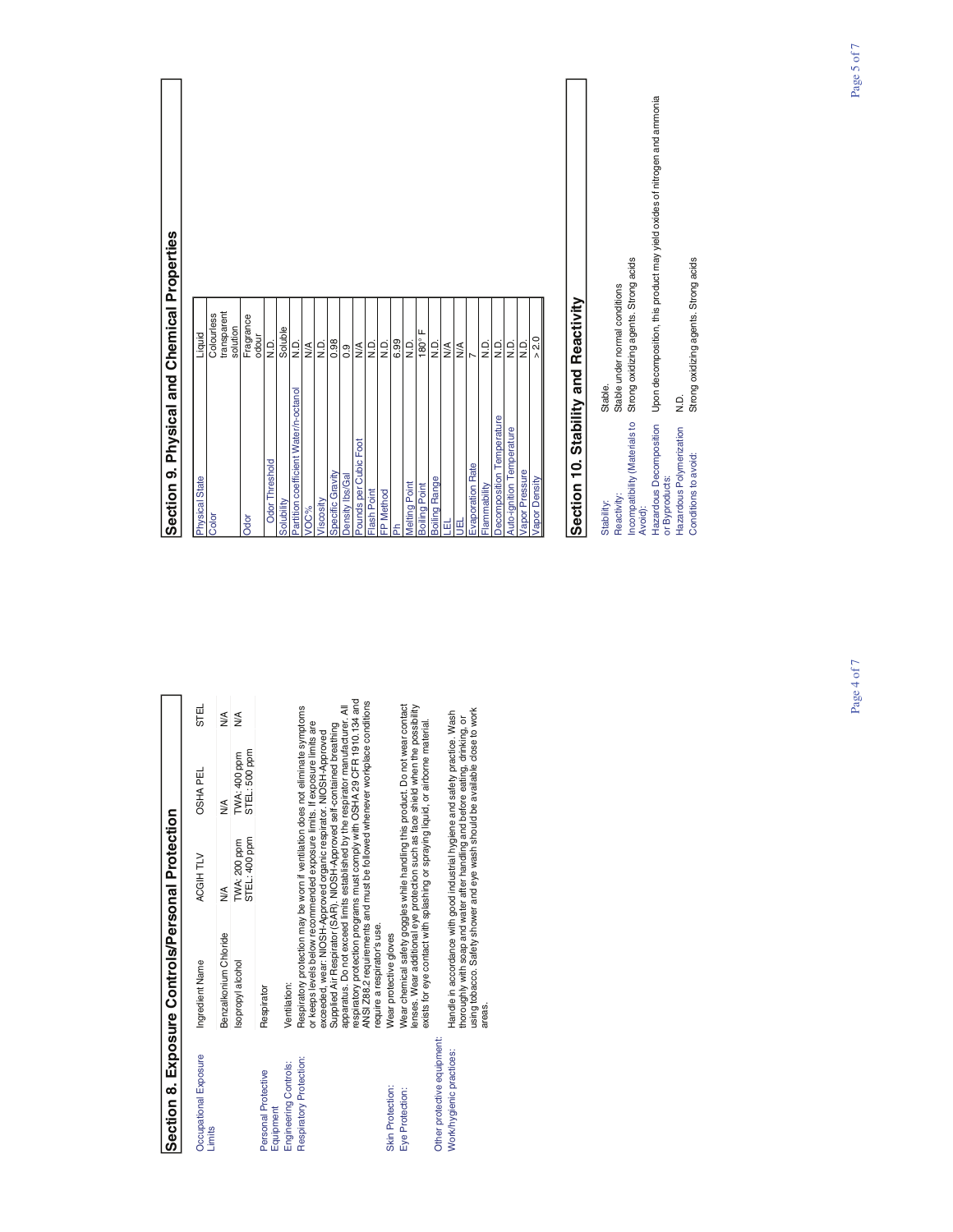

### **SAFETY DATA SHEET**

### **1. Identification**

| <b>Product identifier</b>                              | <b>SaniZide Plus® Germicidal Solution</b> |
|--------------------------------------------------------|-------------------------------------------|
| Other means of identification                          | Not available.                            |
| Recommended use                                        | Not available.                            |
| <b>Recommended restrictions</b>                        | None known.                               |
| Manufacturer/Importer/Supplier/Distributor information |                                           |
| <b>Manufacturer</b>                                    |                                           |
| <b>Manufacturer:</b>                                   | Safetec of America, Inc.                  |
|                                                        | 887 Kensington Avenue                     |
|                                                        | <b>Buffalo, NY 14215</b>                  |
| <b>Company Telephone:</b>                              | 1-716-895-1822                            |
| <b>E-mail Address:</b>                                 | www.safetec.com                           |
| <b>Emergency Telephone:</b>                            | 1-800-255-3924                            |

**Supplier** Refer to Manufacturer

### **2. Hazard(s) identification**

| <b>Physical hazards</b>      | This mixture does not meet the classification criteria according to OSHA HazCom 2012. |             |  |
|------------------------------|---------------------------------------------------------------------------------------|-------------|--|
| <b>Health hazards</b>        | Skin corrosion/irritation                                                             | Category 2  |  |
|                              | Serious eye damage/eye irritation                                                     | Category 2A |  |
| <b>Environmental hazards</b> | This mixture does not meet the classification criteria according to OSHA HazCom 2012. |             |  |
| <b>OSHA defined hazards</b>  | This mixture does not meet the classification criteria according to OSHA HazCom 2012. |             |  |
| Label elements               |                                                                                       |             |  |



| Signal word                                  | Warning                                                                                                                                                                                                                                                                                                                                                   |
|----------------------------------------------|-----------------------------------------------------------------------------------------------------------------------------------------------------------------------------------------------------------------------------------------------------------------------------------------------------------------------------------------------------------|
| <b>Hazard statement</b>                      | Causes serious eye irritation. Causes skin irritation.                                                                                                                                                                                                                                                                                                    |
| <b>Precautionary statement</b>               |                                                                                                                                                                                                                                                                                                                                                           |
| <b>Prevention</b>                            | Wash thoroughly after handling. Wear protective gloves/clothing and eye/face protection.                                                                                                                                                                                                                                                                  |
| <b>Response</b>                              | If in eyes: Rinse cautiously with water for several minutes. Remove contact lenses, if present and<br>easy to do. Continue rinsing. If eye irritation persists: Get medical advice/attention. If on skin:<br>Wash with plenty of water. If skin irritation occurs: Get medical advice/attention. Take off<br>contaminated clothing and wash before reuse. |
| <b>Storage</b>                               | None required according to OSHA Hazcom 2012.                                                                                                                                                                                                                                                                                                              |
| <b>Disposal</b>                              | None required according to OSHA Hazcom 2012.                                                                                                                                                                                                                                                                                                              |
| Hazard(s) not otherwise<br>classified (HNOC) | None known.                                                                                                                                                                                                                                                                                                                                               |
| <b>Supplemental information</b>              | None.                                                                                                                                                                                                                                                                                                                                                     |

### **3. Composition/information on ingredients**

### **Mixtures**

| <b>Chemical name</b>                              | Common name and synonyms                              | <b>CAS number</b> | %     |
|---------------------------------------------------|-------------------------------------------------------|-------------------|-------|
| Nonoxynol-10                                      | Nonylphenol, ethoxylated                              | 9016-45-9         | 0.53  |
| Alkyl-dimethyl-benzyl-ammonium<br>chloride        | Quaternary ammonium compound<br>BENZALKONIUM CHLORIDE | 68391-01-5        | 0.105 |
| Alkyl-dimethyl-ethyl-benzyl-ammoni<br>um chloride |                                                       | 68956-79-6        | 0.105 |

Material name: SaniZide Plus® Germicidal Solution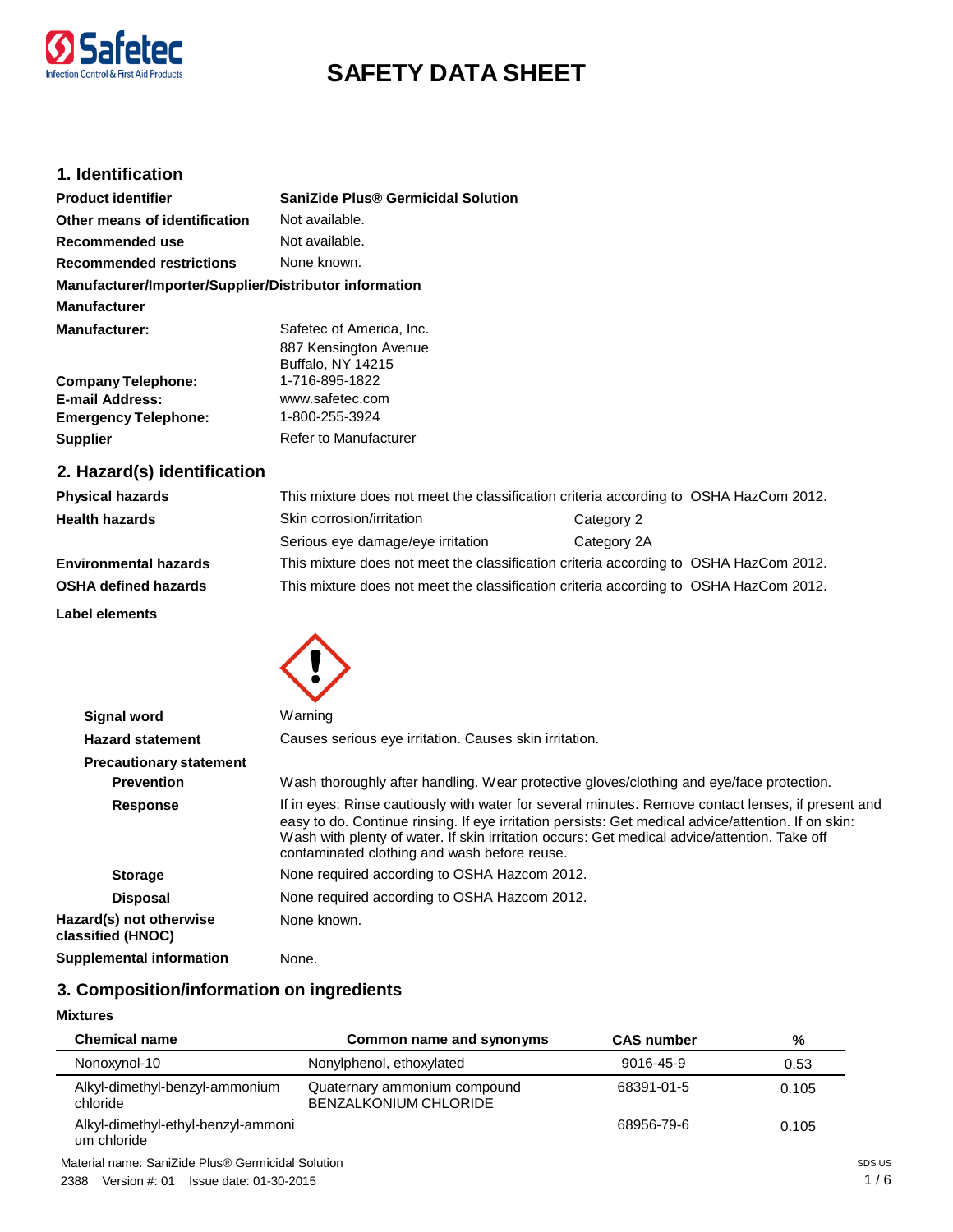### **4. First-aid measures Inhalation** If symptoms develop move victim to fresh air. Get medical attention if symptoms persist. **Skin contact** Wash off with warm water and soap. Get medical attention if symptoms occur. **Eye contact** If in eyes: Rinse cautiously with water for several minutes. Remove contact lenses, if present and easy to do. Continue rinsing. Get medical attention if symptoms occur. **Ingestion** Seek medical advice. **Most important symptoms/effects, acute and delayed Indication of immediate medical attention and special treatment needed 5. Fire-fighting measures** Causes serious eye irritation. Causes skin irritation. Treat symptomatically. **Suitable extinguishing media** Water. Water Spray or Fog. Dry chemicals. Foam. Carbon dioxide (CO2).

Do not use water jet as an extinguisher, as this will spread the fire.

Thermal decomposition or combustion may liberate toxic gases or fumes.

Self-contained breathing apparatus and full protective clothing must be worn in case of fire.

### **6. Accidental release measures**

None known.

Carbon oxides. Hydrogen chloride.

**General fire hazards** No unusual fire or explosion hazards noted.

**Unsuitable extinguishing** 

**Specific hazards arising from** 

**Special protective equipment and precautions for firefighters**

**equipment/instructions**

**Hazardous combustion** 

**media**

**the chemical**

**Fire fighting** 

**products**

| <b>Personal precautions,</b><br>protective equipment and<br>emergency procedures | Keep unnecessary personnel away. Wear appropriate personal protective equipment. Do not<br>touch damaged containers or spilled material unless wearing appropriate protective clothing. For<br>personal protection, see section 8 of the SDS. |
|----------------------------------------------------------------------------------|-----------------------------------------------------------------------------------------------------------------------------------------------------------------------------------------------------------------------------------------------|
| Methods and materials for<br>containment and cleaning up                         | Absorb spill with vermiculite or other inert material, then place in a sealed container for chemical<br>waste.                                                                                                                                |
|                                                                                  | Large Spills: Flush with plenty of water. Prevent entry into waterways, sewer, basements or<br>confined areas. Dike for later disposal.                                                                                                       |
|                                                                                  | Small Spills: Wipe up with absorbent material (e.g. cloth, fleece). Clean surface thoroughly to<br>remove residual contamination.                                                                                                             |
| <b>Environmental precautions</b>                                                 | Avoid discharge into drains, water courses or onto the ground.                                                                                                                                                                                |
| 7. Handling and storage                                                          |                                                                                                                                                                                                                                               |
| <b>Precautions for safe handling</b>                                             | When using, do not eat, drink or smoke. Wear appropriate personal protective equipment. Use<br>only with adequate ventilation. Wash thoroughly after handling.                                                                                |
| Conditions for safe storage,                                                     | Keep container tightly closed. Keep cool. Store away from incompatible materials.                                                                                                                                                             |

### **8. Exposure controls/personal protection**

**including any incompatibilities**

| <b>Occupational exposure limits</b> | No exposure limits noted for ingredient(s).                                                                                                                                                |  |
|-------------------------------------|--------------------------------------------------------------------------------------------------------------------------------------------------------------------------------------------|--|
| <b>Biological limit values</b>      | No biological exposure limits noted for the ingredient(s).                                                                                                                                 |  |
| Appropriate engineering<br>controls | Ensure adequate ventilation, especially in confined areas.                                                                                                                                 |  |
|                                     | Individual protection measures, such as personal protective equipment                                                                                                                      |  |
| Eye/face protection                 | Wear safety glasses with side shields (or goggles).                                                                                                                                        |  |
| <b>Skin protection</b>              |                                                                                                                                                                                            |  |
| <b>Hand protection</b>              | Chemical resistant gloves recommended.                                                                                                                                                     |  |
| <b>Other</b>                        | Wear chemical-resistant gloves, footwear, and protective clothing appropriate for the risk of<br>exposure. Contact health or safety professional or manufacturer for specific information. |  |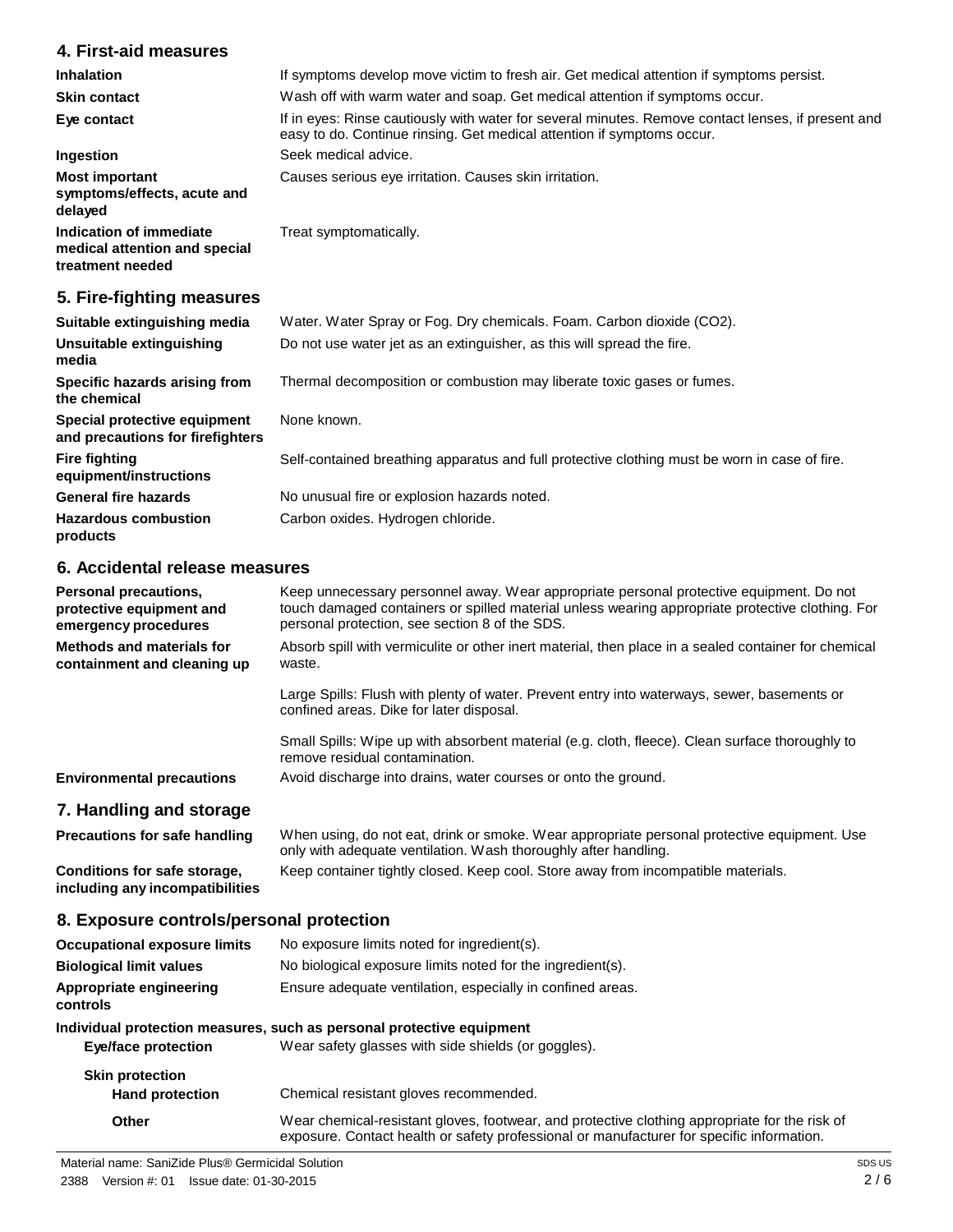| <b>Respiratory protection</b>     | If engineering controls do not maintain airborne concentrations below recommended exposure<br>limits (where applicable) or to an acceptable level (in countries where exposure limits have not<br>been established), an approved respirator must be worn. Contact health and safety professional or<br>manufacturer for specific information. |
|-----------------------------------|-----------------------------------------------------------------------------------------------------------------------------------------------------------------------------------------------------------------------------------------------------------------------------------------------------------------------------------------------|
| <b>Thermal hazards</b>            | Not available.                                                                                                                                                                                                                                                                                                                                |
| General hygiene<br>considerations | Always observe good personal hygiene measures, such as washing after handling the material<br>and before eating, drinking, and/or smoking. Routinely wash work clothing and protective<br>equipment to remove contaminants.                                                                                                                   |

### **9. Physical and chemical properties**

| Appearance                                        | Liquid.                      |  |  |
|---------------------------------------------------|------------------------------|--|--|
| <b>Physical state</b>                             | Liquid.                      |  |  |
| Form                                              | Liquid.                      |  |  |
| Color                                             | Colorless.                   |  |  |
| Odor                                              | Odorless.                    |  |  |
| <b>Odor threshold</b>                             | Not available.               |  |  |
| рH                                                | $11 - 12$                    |  |  |
| <b>Melting point/freezing point</b>               | 30.02 °F (-1.1 °C)           |  |  |
| Initial boiling point and boiling<br>range        | 200 °F (93.33 °C)            |  |  |
| <b>Flash point</b>                                | 200.0 °F (93.3 °C) Setaflash |  |  |
| <b>Evaporation rate</b>                           | Slower then ethyl ether.     |  |  |
| Flammability (solid, gas)                         | Not applicable.              |  |  |
| Upper/lower flammability or explosive limits      |                              |  |  |
| Explosive limit - lower (%)                       | Not available.               |  |  |
| Explosive limit - upper (%)                       | Not available.               |  |  |
| Vapor pressure                                    | Not available.               |  |  |
| <b>Vapor density</b>                              | >1                           |  |  |
| <b>Relative density</b>                           | 1.01                         |  |  |
| Solubility(ies)                                   |                              |  |  |
| Solubility (water)                                | Complete.                    |  |  |
| <b>Partition coefficient</b><br>(n-octanol/water) | Not available.               |  |  |
| Auto-ignition<br>temperature                      | <b>Not</b><br>available.     |  |  |
| Decomposition temperature                         | Not<br>available.            |  |  |
| <b>Viscosity</b>                                  | Not available.               |  |  |
| <b>Other information</b><br>VOC (Weight %)        | $0\%$                        |  |  |

### **10. Stability and reactivity**

| <b>Reactivity</b>                            | The product is stable and non-reactive under normal conditions of use, storage and transport. |
|----------------------------------------------|-----------------------------------------------------------------------------------------------|
| <b>Chemical stability</b>                    | Stable at normal conditions.                                                                  |
| <b>Possibility of hazardous</b><br>reactions | Hazardous polymerization does not occur.                                                      |
| <b>Conditions to avoid</b>                   | High temperatures.                                                                            |
| Incompatible materials                       | Strong oxidizing agents. Acids.                                                               |
| <b>Hazardous decomposition</b><br>products   | Carbon oxides. Hydrogen chloride.                                                             |

### **11. Toxicological information**

### **Information on likely routes of exposure**

| <b>Inhalation</b>   | Under normal conditions of intended use, this material is not expected to be an inhalation hazard. |
|---------------------|----------------------------------------------------------------------------------------------------|
| <b>Skin contact</b> | Causes skin irritation.                                                                            |
| Eye contact         | Causes serious eye irritation.                                                                     |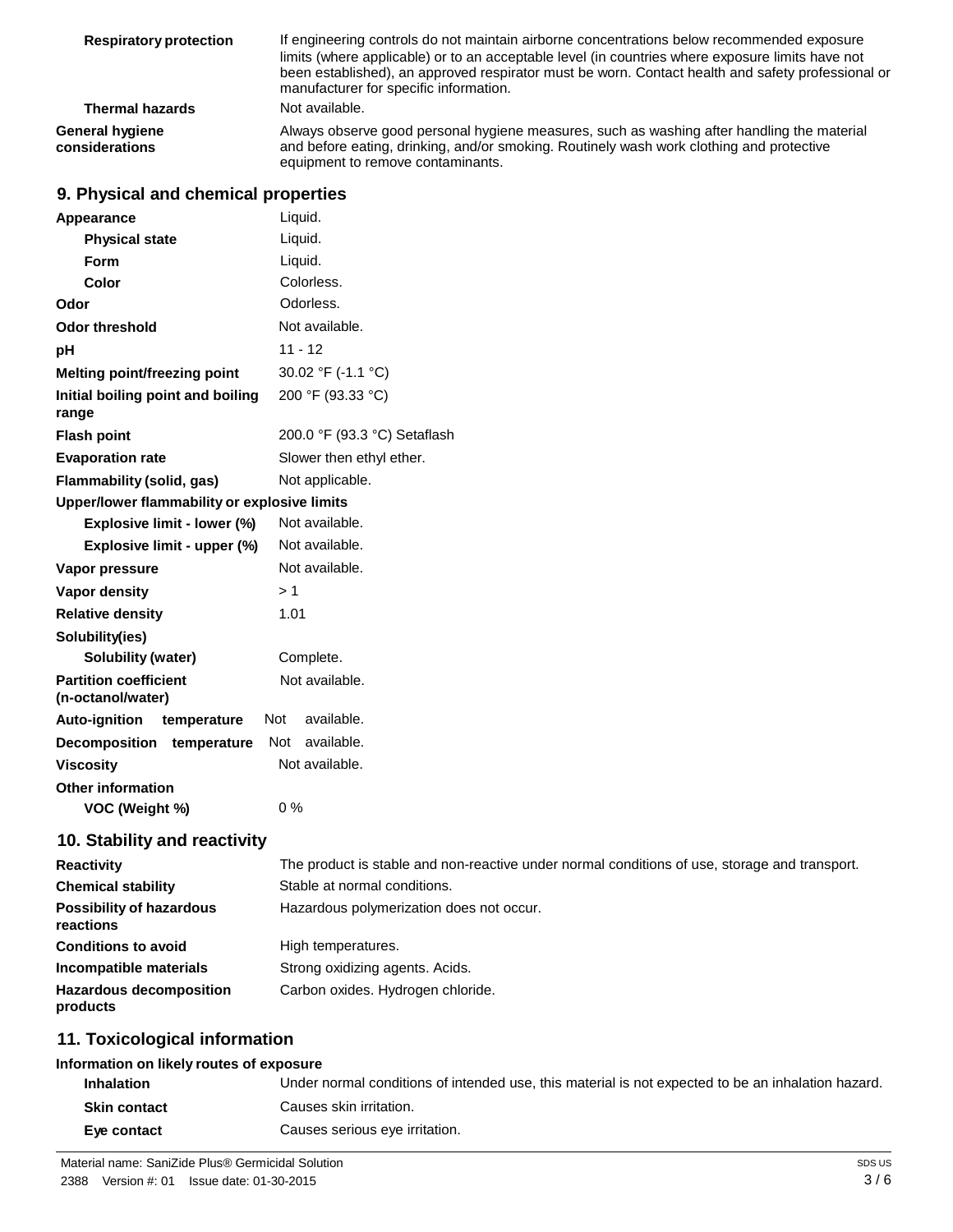| Ingestion   | No harmful effects expected in amounts likely to be ingested by accident. |
|-------------|---------------------------------------------------------------------------|
| t important | Causes serious eye irritation. Causes skin irritation.                    |

**Most important symptoms/effects, acute and delayed**

### **Information on toxicological effects**

**Acute toxicity** No adverse effects are expected.

| <b>Components</b>                                     | <b>Test Results</b><br><b>Species</b>                                                                               |                       |  |
|-------------------------------------------------------|---------------------------------------------------------------------------------------------------------------------|-----------------------|--|
| Nonoxynol-10 (CAS 9016-45-9)                          |                                                                                                                     |                       |  |
| Acute                                                 |                                                                                                                     |                       |  |
| Dermal                                                |                                                                                                                     |                       |  |
| LD50                                                  | Rabbit                                                                                                              | > 2000 mg/kg          |  |
| Inhalation                                            |                                                                                                                     |                       |  |
| <b>LC50</b>                                           | Rat                                                                                                                 | 1310 mg/kg            |  |
| Oral                                                  |                                                                                                                     |                       |  |
| LD50                                                  | Rat                                                                                                                 | No Data in Literature |  |
| <b>Skin corrosion/irritation</b>                      | Causes skin irritation.                                                                                             |                       |  |
| Serious eye damage/eye<br>irritation                  | Causes serious eye irritation.                                                                                      |                       |  |
| Respiratory or skin sensitization                     |                                                                                                                     |                       |  |
| <b>Respiratory sensitization</b>                      | This product is not expected to cause respiratory sensitization.                                                    |                       |  |
| <b>Skin sensitizer</b>                                | This product is not expected to cause skin sensitization.                                                           |                       |  |
| Germ cell mutagenicity                                | No data available to indicate product or any components present at greater than 0.1% are<br>mutagenic or genotoxic. |                       |  |
| Carcinogenicity                                       | This product is not considered to be a carcinogen by IARC, ACGIH, NTP, or OSHA.                                     |                       |  |
|                                                       | OSHA Specifically Regulated Substances (29 CFR 1910.1001-1050)                                                      |                       |  |
| Not listed.                                           |                                                                                                                     |                       |  |
| <b>Reproductive toxicity</b>                          | This product is not expected to cause reproductive effects.                                                         |                       |  |
| Specific target organ toxicity -<br>single exposure   | Not classified as a specific target organ toxicity -single exposure.                                                |                       |  |
| Specific target organ toxicity -<br>repeated exposure | Not classified as a specific target organ toxicity -repeated exposure.                                              |                       |  |
| <b>Aspiration toxicity</b>                            | Not expected to be an aspiration hazard.                                                                            |                       |  |

### **12. Ecological information**

**Ecotoxicity** Not expected to be harmful to aquatic organisms. **Components** Nonoxynol-10 (CAS 9016-45-9) **Aquatic** *Acute* **Species Test Results** Algae **Crustacea** Fish *Chronic* Algae EC50 EC50 LC50 NOEC Green algae (Selenastrum capricornutum) Water flea (Daphnia magna) Bluegill (Lepomis macrochirus) Green algae (Selenastrum capricornutum) 20 mg/l, 72 hours 4.8 mg/l, 48 hours 0.13 mg/l, 96 hours 8 mg/l, 72 hours **Persistence and degradability** Not available. **Bioaccumulative potential** Not available. **Mobility in soil Not available. Other adverse effects** No other adverse environmental effects (e.g. ozone depletion, photochemical ozone creation potential, endocrine disruption, global warming potential) are expected from this component.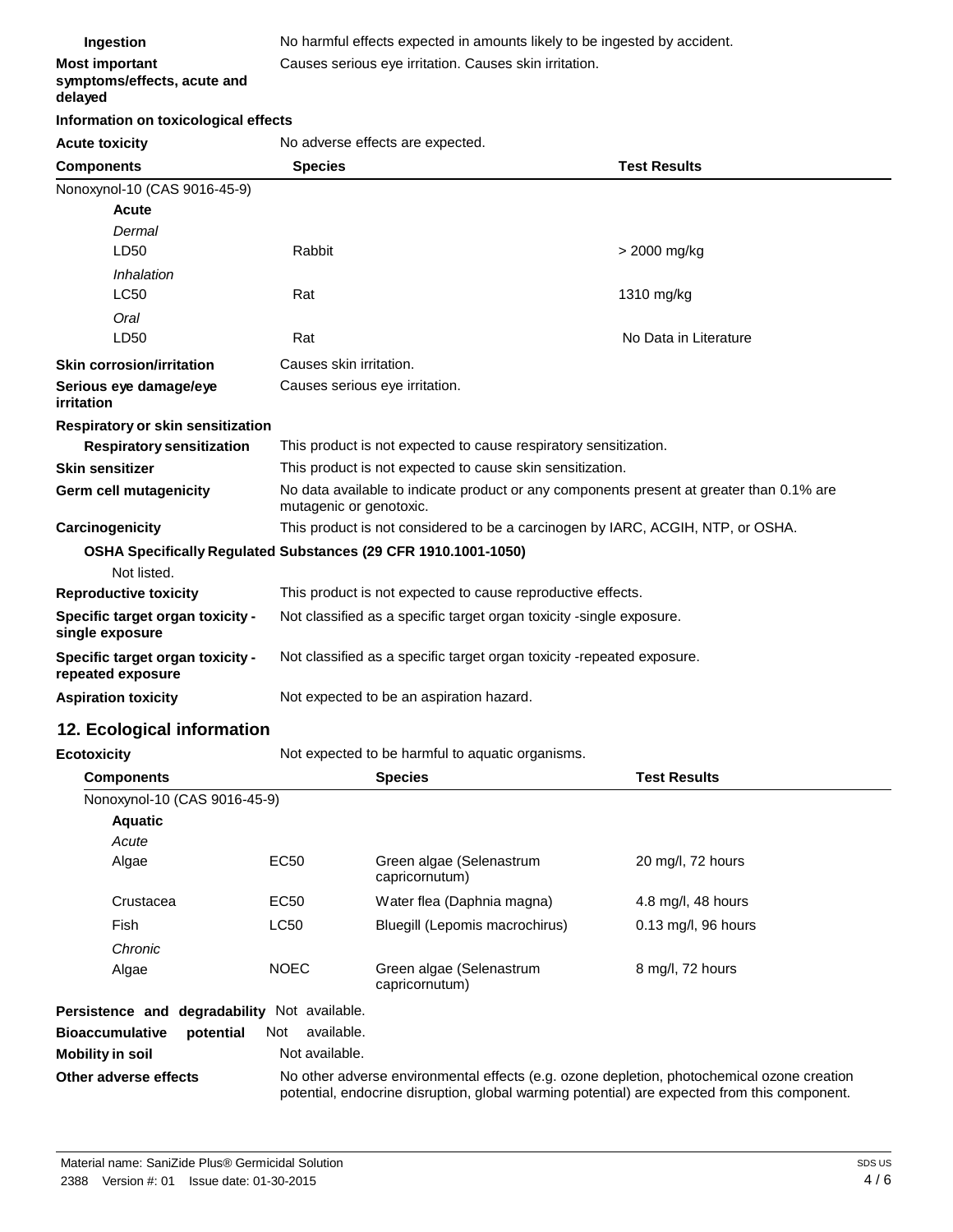### **13. Disposal considerations**

| <b>Disposal instructions</b>             | Collect and reclaim or dispose in sealed containers at licensed waste disposal site.                                                                                                                                   |
|------------------------------------------|------------------------------------------------------------------------------------------------------------------------------------------------------------------------------------------------------------------------|
| Local disposal regulations               | Dispose in accordance with all applicable regulations.                                                                                                                                                                 |
| Hazardous waste code                     | The waste code should be assigned in discussion between the user, the producer and the waste<br>disposal company.                                                                                                      |
| Waste from residues / unused<br>products | Dispose of in accordance with local regulations. Empty containers or liners may retain some<br>product residues. This material and its container must be disposed of in a safe manner (see:<br>Disposal instructions). |
| Contaminated packaging                   | Empty containers should be taken to an approved waste handling site for recycling or disposal.<br>Since emptied containers may retain product residue, follow label warnings even after container is<br>emptied.       |
|                                          |                                                                                                                                                                                                                        |

### **14. Transport information**

### **DOT**

Not regulated as dangerous goods.

### **IATA**

Not regulated as dangerous goods.

### **IMDG**

Not regulated as dangerous goods.

**Transport in bulk according to Annex II of MARPOL 73/78 and the IBC Code** Not available.

### **15. Regulatory information**

| <b>US federal regulations</b>                                           | This product is a "Hazardous Chemical" as defined by the OSHA Hazard Communication<br>Standard, 29 CFR 1910.1200.   |
|-------------------------------------------------------------------------|---------------------------------------------------------------------------------------------------------------------|
|                                                                         | TSCA Section 12(b) Export Notification (40 CFR 707, Subpt. D)                                                       |
| Not regulated.<br><b>CERCLA Hazardous Substance List (40 CFR 302.4)</b> |                                                                                                                     |
| Not listed.<br><b>SARA 304 Emergency release notification</b>           |                                                                                                                     |
| Not regulated.                                                          | OSHA Specifically Regulated Substances (29 CFR 1910.1001-1050)                                                      |
| Not listed.                                                             |                                                                                                                     |
|                                                                         | Superfund Amendments and Reauthorization Act of 1986 (SARA)                                                         |
| <b>Hazard categories</b>                                                | Immediate Hazard - Yes<br>Delayed Hazard - No<br>Fire Hazard - No<br>Pressure Hazard - No<br>Reactivity Hazard - No |
| <b>SARA 302 Extremely hazardous substance</b>                           |                                                                                                                     |
| Not listed.                                                             |                                                                                                                     |
| SARA 311/312 Hazardous<br>chemical                                      | Yes                                                                                                                 |
| SARA 313 (TRI reporting)<br>Not regulated.                              |                                                                                                                     |
| Other federal regulations                                               |                                                                                                                     |
|                                                                         | Clean Air Act (CAA) Section 112 Hazardous Air Pollutants (HAPs) List                                                |
| Not regulated.                                                          | Clean Air Act (CAA) Section 112(r) Accidental Release Prevention (40 CFR 68.130)                                    |
| Not regulated.                                                          |                                                                                                                     |
| <b>Safe Drinking Water Act</b><br>(SDWA)                                | Not regulated.                                                                                                      |
| <b>US state regulations</b>                                             |                                                                                                                     |
|                                                                         | US. California Controlled Substances. CA Department of Justice (California Health and Safety Code Section 11100)    |
| Not listed.                                                             |                                                                                                                     |